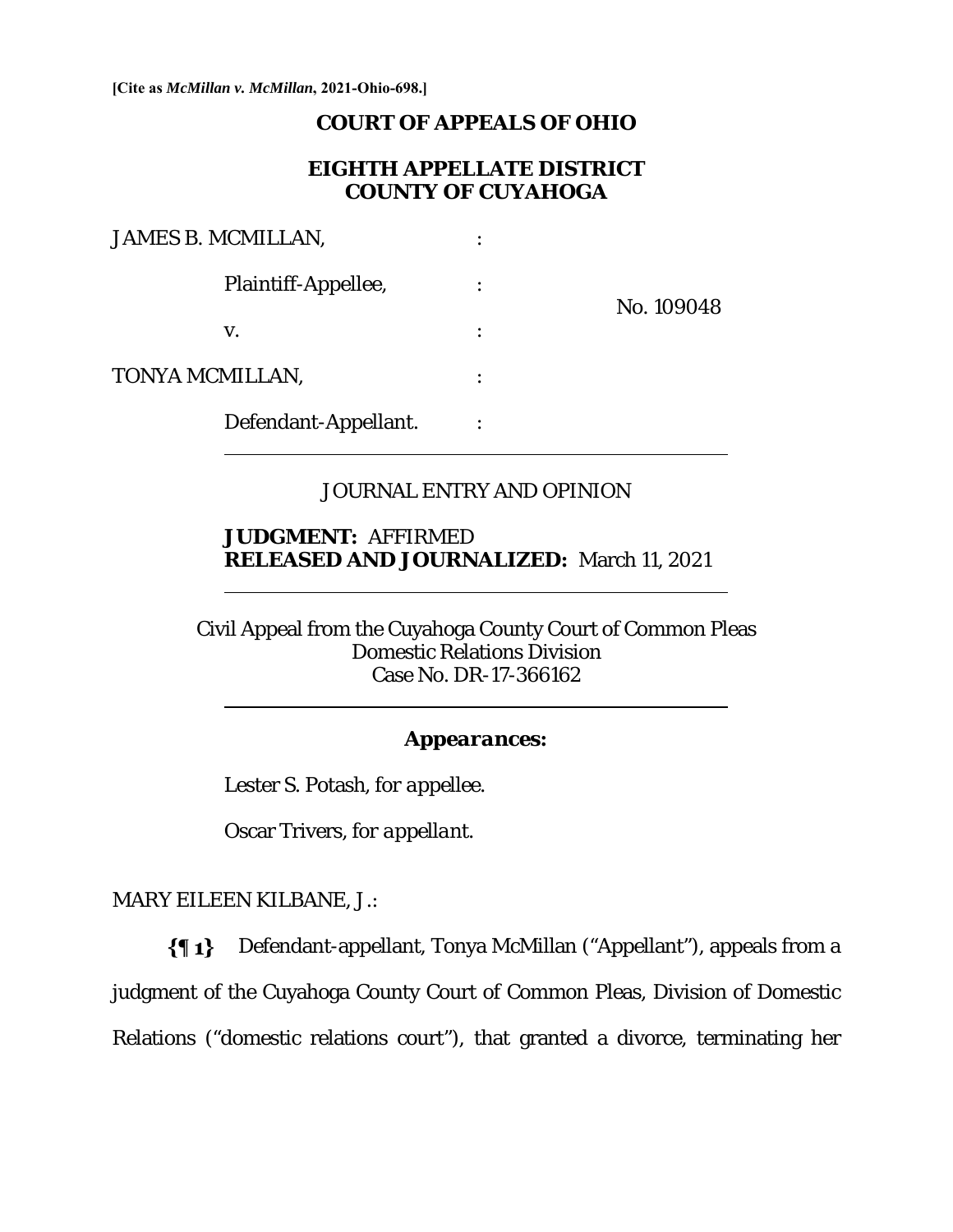marriage with James B. McMillan ("Mr. McMillan"). For the reasons that follow, we affirm.

# **I. BACKGROUND**

Appellant and Mr. McMillan were married on February 14, 2004. No children were born as issue of the marriage.

 $\{\P_3\}$  Mr. McMillan left the marital home and moved in with his biological daughter, appellee Arizinnia Hood ("Ms. Hood") in February 2017. He did not live at the marital home after that date. On March 10, 2017, Appellant applied to be appointed Mr. McMillan's guardian, alleging he was incompetent. Ms. Hood later applied to be appointed his guardian in the same probate court case. Mr. McMillan, through counsel, filed a complaint for divorce in the domestic relations court on March 14, 2017, on grounds of gross neglect of duty and incompatibility. Appellant filed an answer denying the allegations and asserting that Mr. McMillan lacked the mental capacity to file a divorce action.

On June 23, 2017, the Cuyahoga County Common Pleas Court, Probate Division ("probate court"), issued Letters of Guardianship to Ms. Hood, appointing her guardian of the person and estate of Mr. McMillan.1 The issuance of the guardianship was based upon a magistrate's recommendation, which the probate court adopted and which the domestic relations court later incorporated by

<sup>&</sup>lt;sup>1</sup> Ms. Hood was not formally substituted as the plaintiff in the divorce proceedings below, but was added as a defendant and has been substituted as the appellee in this appeal pursuant to App.R. 29(B) because of her status as Mr. McMillan's guardian.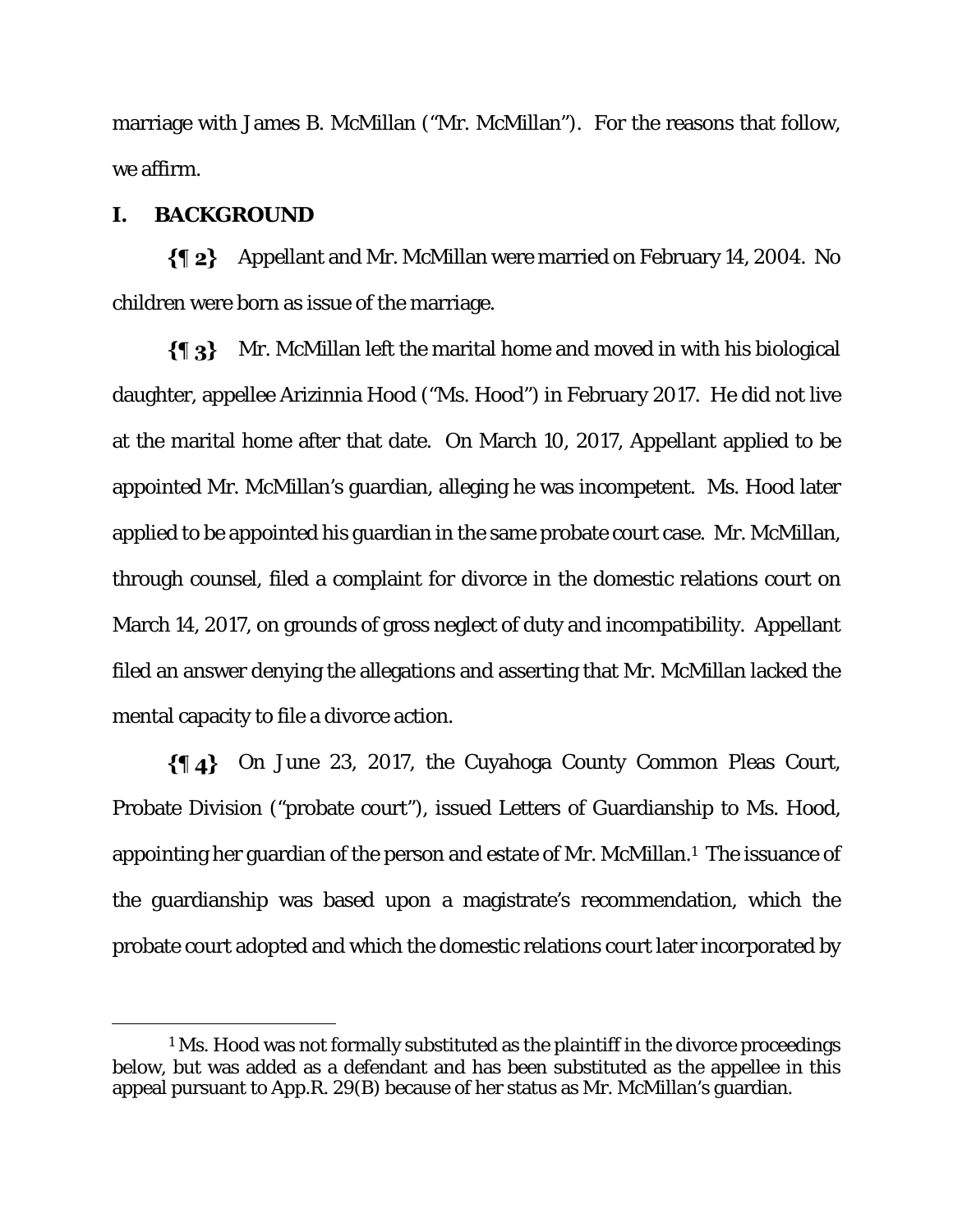reference in its own ruling granting the divorce. Although Appellant had originally applied to be Mr. McMillan's guardian, the court appointed Ms. Hood based on the irreconcilable conflict between Mr. McMillan and Appellant that the divorce proceedings presented and because Mr. McMillan informed the probate court that he preferred his daughter, Ms. Hood, to be his guardian. After being appointed guardian, Ms. Hood had Mr. McMillan moved to an assisted living facility around July 2017.

 $\{95\}$ In the divorce action, Appellant moved on December 22, 2017, for the court to determine whether Mr. McMillan was competent to divorce or competent to voluntarily dismiss the divorce proceedings. She claimed Mr. McMillan did not desire to divorce her and submitted an affidavit signed by Mr. McMillan stating the same. The affidavit suffers from some discrepancies. It incorrectly states the date of the marriage and states that Ms. Hood retained counsel on May 2, 2017, to file the divorce action even though the divorce complaint was filed on March 14, 2017. The court stayed the divorce action until the probate court determined Mr. McMillan's competency to decide whether he wanted the divorce to go forward.

 $\{\P_6\}$  In May 2018, Appellant moved the probate court to determine if Mr. McMillan was competent to divorce or competent to voluntarily dismiss the divorce proceedings.2 The probate court denied the motion in October 2018. The public

<sup>&</sup>lt;sup>2</sup>Although the probate court record is not before us, with the exception of the findings incorporated by the domestic relations court, the "Ohio Supreme Court has held that a court may take judicial notice of a docket that is publicly available via the internet." *Lundeen v. Turner*, 8th Dist. Cuyahoga No. 109240, 2020-Ohio-274, ¶ 4, fn. 1, citing *State ex rel. Everhart v. McIntosh*, 115 Ohio St.3d 195, 2007-Ohio-4798, 874 N.E.2d 516; *State*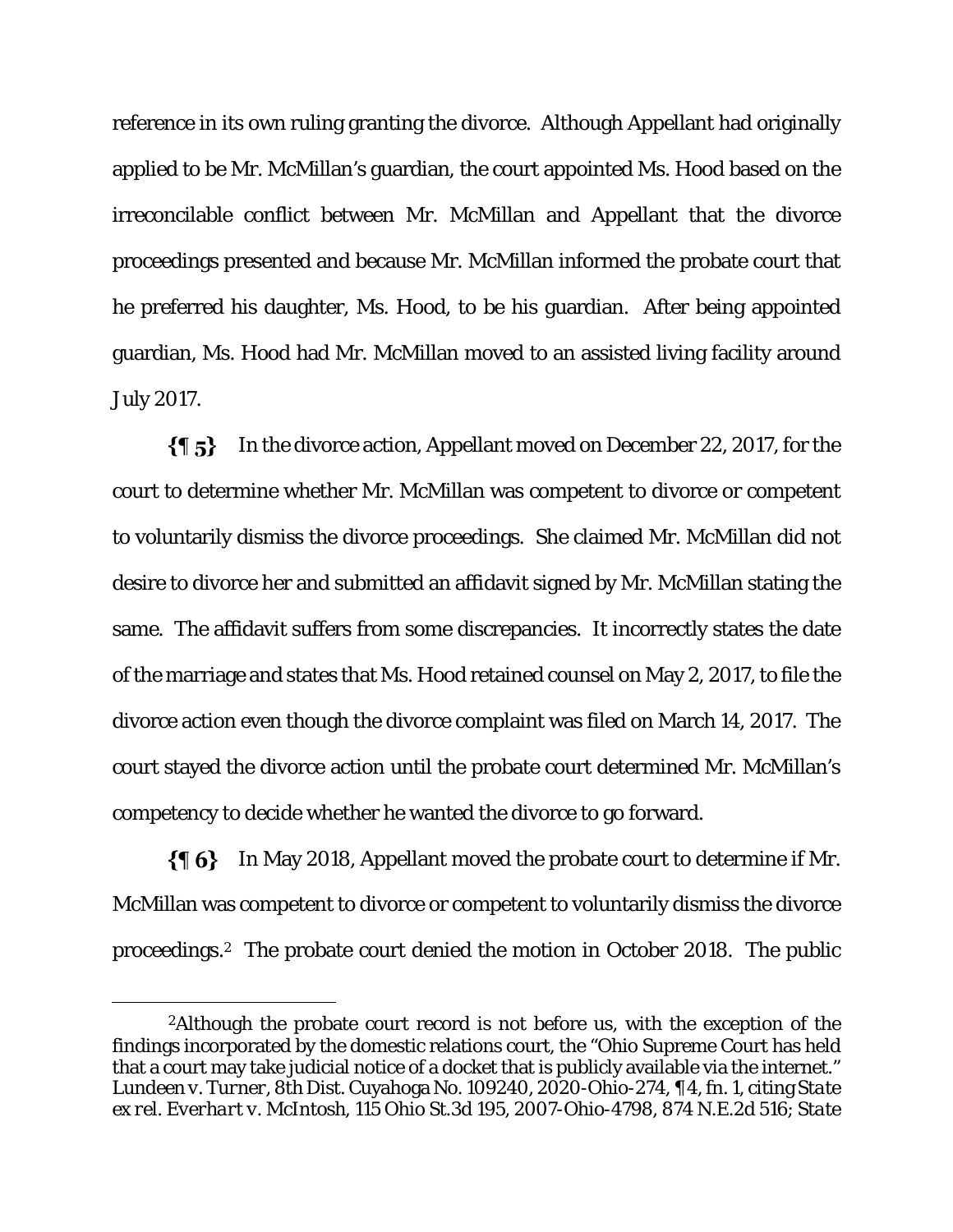docket states that the probate court's previous finding that Mr. McMillan was incompetent remained in effect.

 $\{\P\}$  Mr. McMillan's complaint for divorce proceeded to trial in the domestic relations court on December 3, 2018, and February 4, 2019. Ms. Hood and Appellant testified at trial. Ms. Hood testified that Mr. McMillan filed for divorce on his own and with no input from her. She testified that Mr. McMillan had filed for divorce twice before, but dismissed those actions. Appellant testified that Mr. McMillan had filed for divorce only once before, and she claimed he did not want to pursue this current action. Both Ms. Hood and Appellant testified that Mr. McMillan had lived outside the marital home for more than one year, but Appellant disputed that Mr. McMillan had voluntarily left the marital home.

Both Ms. Hood and Appellant also testified as to an incident that occurred around June 2017, where Mr. McMillan left Ms. Hood's home and later appeared at the marital home. Ms. Hood testified that Mr. McMillan wandered away from her home and got lost. Appellant testified that Mr. McMillan deliberately left Ms. Hood's home to return to the marital home. Neither party attempted to call Mr. McMillan to testify. After this incident, he only resided at the hospital and assisted living and did not return to the marital home again.

 $\{\P\}$  The magistrate's recommendation thoroughly considered all the testimony and evidence presented at trial. The magistrate acknowledged that there

-

*v. Chairperson of the Ohio Adult Parole Auth.*, 2018-Ohio-1620, 96 N.E.3d 303 (10th Dist). We take judicial notice of the probate court proceedings to the extent they are publicly available via the internet.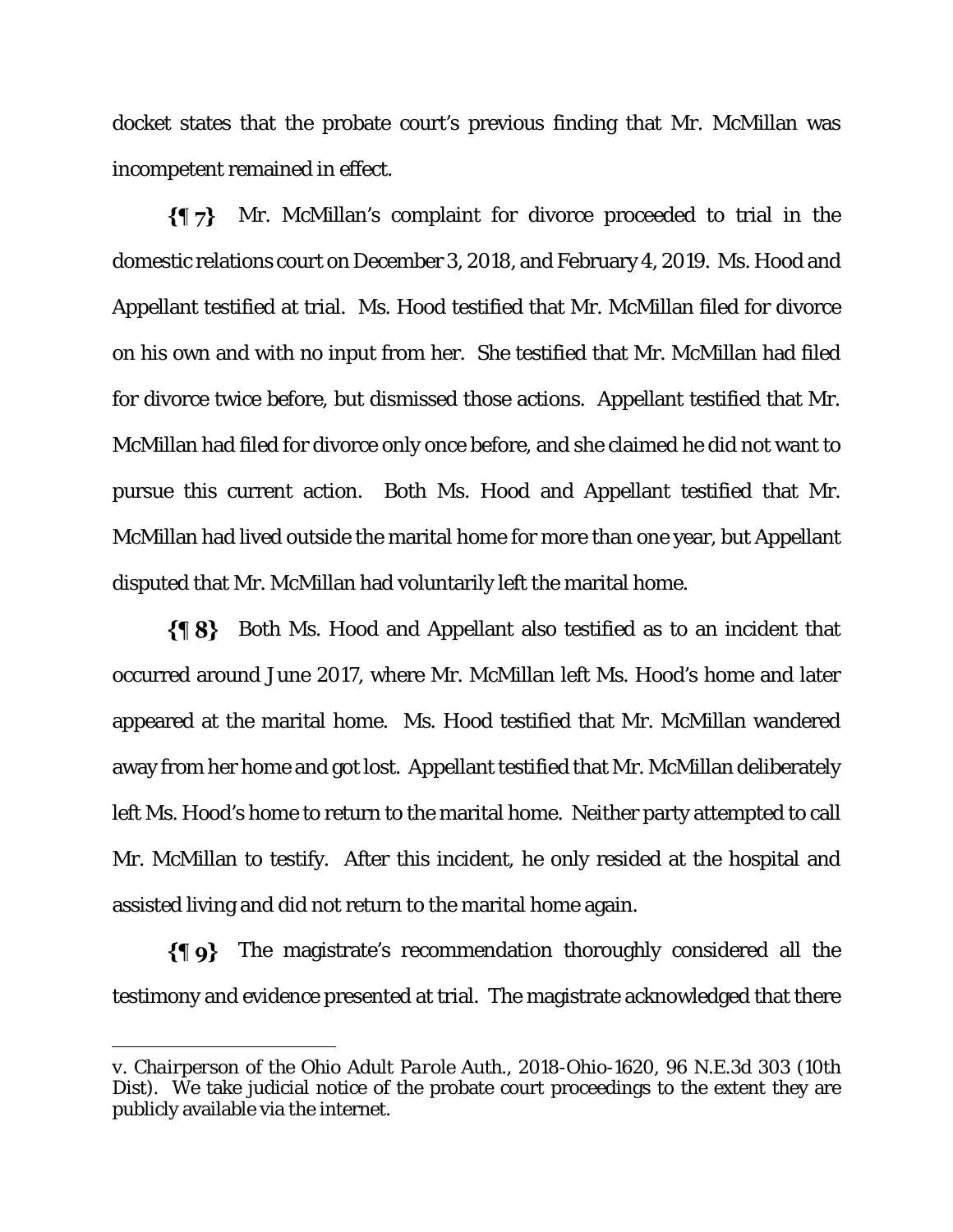was no evidence of incompatibility or gross neglect of duty, as alleged in Mr. McMillan's complaint. The magistrate did find evidence, however, that the couple voluntarily lived separate and apart for more than one year, which is grounds for divorce under R.C. 3105.01(J). Although Appellant testified the separation was not voluntary, the magistrate found Ms. Hood's testimony to be more credible on that issue. The magistrate recommended that the complaint for divorce be amended pursuant to Civ.R. 15(B) to conform to the evidence. The magistrate also issued recommendations regarding spousal support and the division of marital property and debt, which are not on appeal.

 $\{\P$  10} The magistrate also incorporated in full the probate court's decision finding Mr. McMillan to be incompetent and appointing Ms. Hood guardian. In the incorporated decision, the probate court found, by clear and convincing evidence, that Mr. McMillan had been diagnosed with vascular and Alzheimer's dementia after suffering a stroke, suffered from suffered from cognitive deficits in language and memory, and was incompetent.

 $\{\P 11\}$  The probate court's decision included medical evidence confirming the diagnosis. The probate court found that a doctor at Partners for Behavioral Health and Wellness, Inc., reported on Mr. McMillan's competency and concluded that he had "diminished insight into his situation, ability to care for himself and his needs" and that he requires assistance with his medications. The court also found that a second report from University Hospitals concluded that Mr. McMillan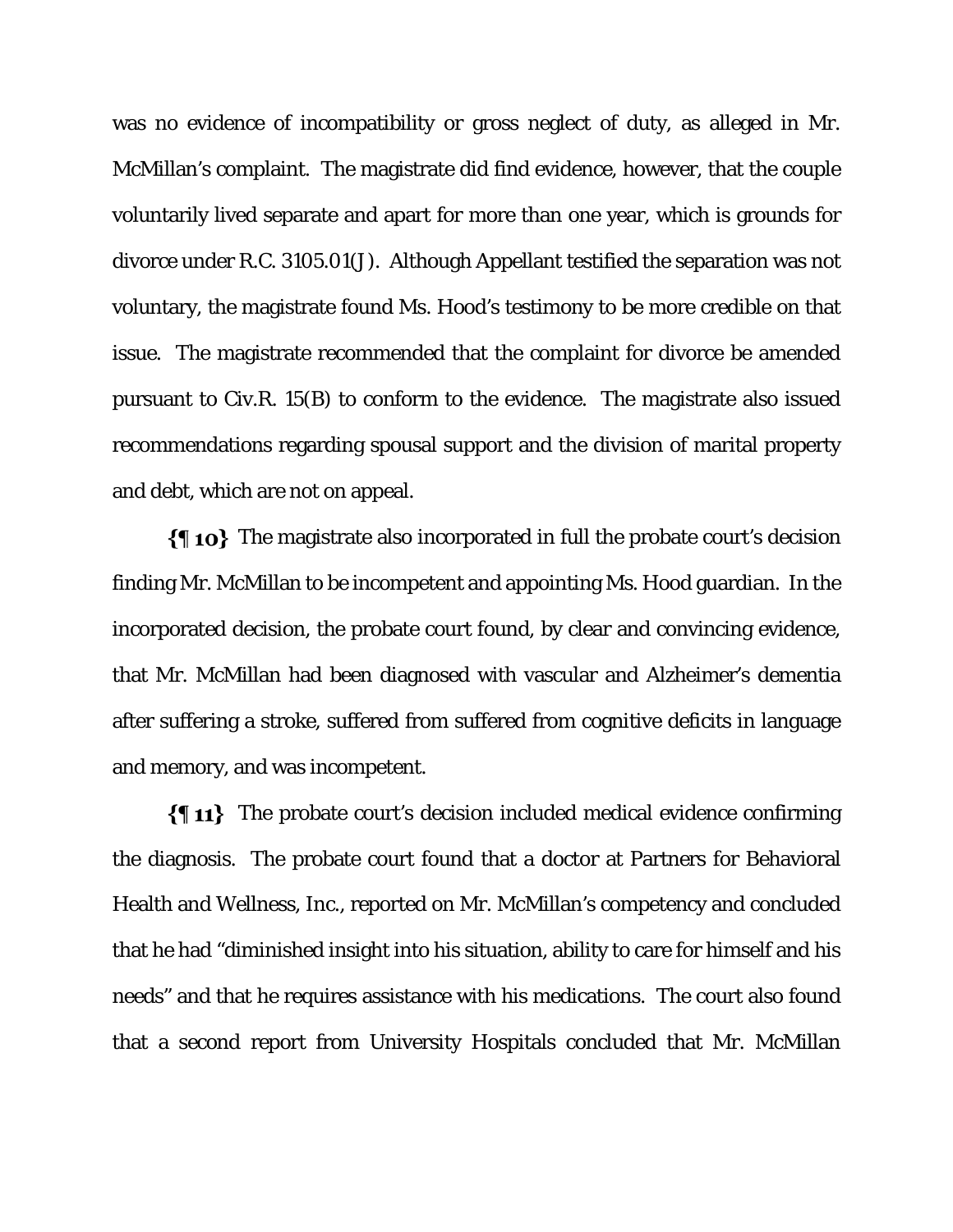suffered from "cognitive deficits in memory, executive functioning, and to a lesser degree language."

Appellant filed objections to the magistrate's recommendation. She argued that the parties' separation was involuntary and also took issue with the recommendations regarding the division of marital property and debt and her request for spousal support. Appellant did not object to the magistrate incorporating the probate court's findings regarding Mr. McMillan's competency.

The court acknowledged each of Appellant's objections, but noted that the objections did not cite any legal authorities or portions of the transcript in support. It further concluded that the evidence supported that the parties voluntarily lived separate and apart, in excess of one year. Accordingly, the court overruled the objections and adopted the magistrate's recommendation in full. In a separate judgment entry, the court entered a final decree of divorce dated August 27, 2019.

On September 10, 2019, Appellant filed a motion for relief from judgment under Civ.R. 60(B). Appellant filed this appeal a few days later and the domestic relations court has not ruled on the motion. Attached to the motion is a copy of a report of a doctor of psychology, who interviewed Mr. McMillan on May 29, 2019, months after the divorce trial had concluded.

 $\{\{\,\,\mathbf{15}\}\,\,\,\text{The report took place at the nursing home where Mr. McMillan lives.}$ The examiner reported that Mr. McMillan was "neatly dressed," "personable, cooperative and likeable[,]" and that his room was "neat and clean." The examiner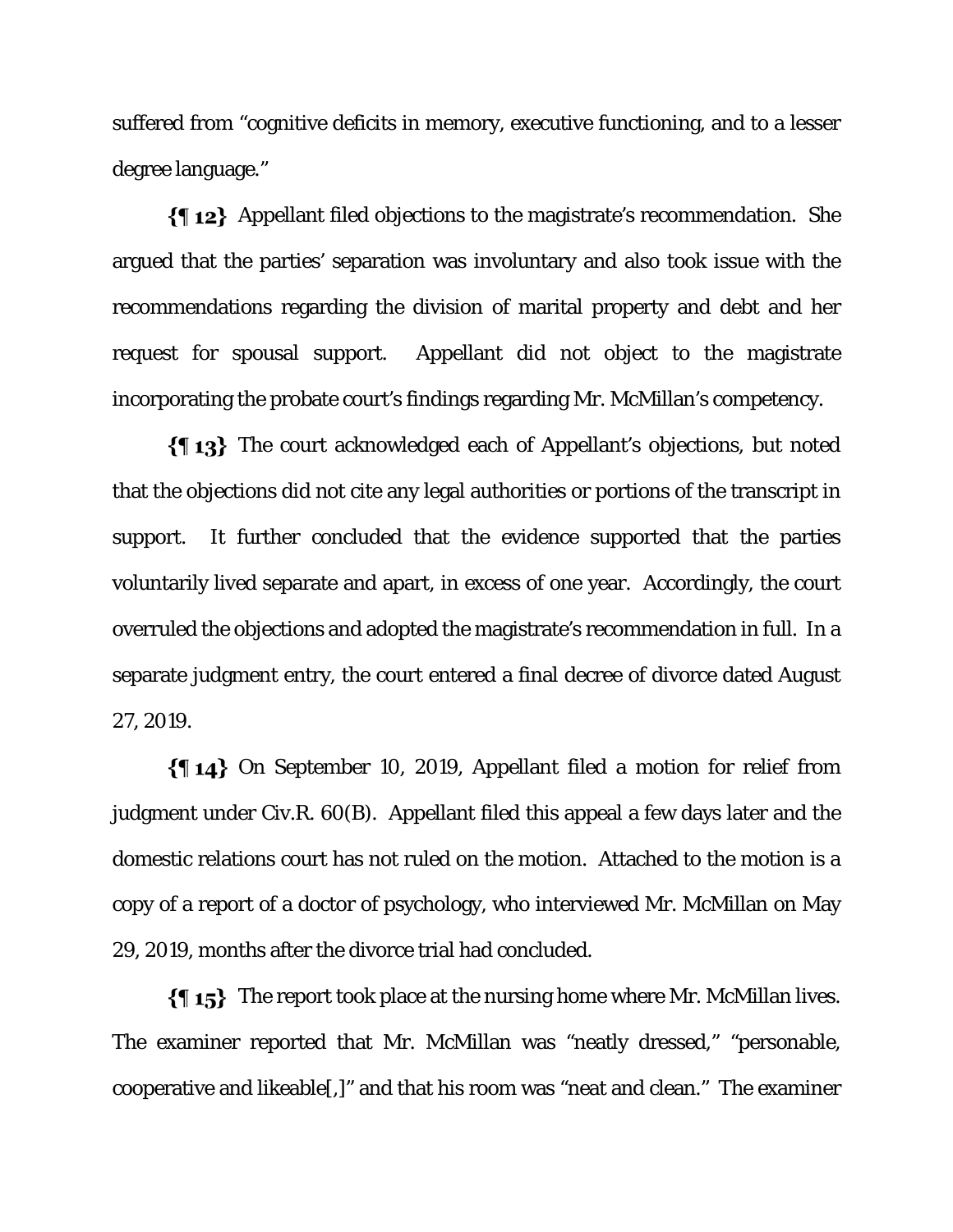also observed that Mr. McMillan "had some difficulty with remembering details of his history" and "also left out obviously important details of some of his chronology, but was able to supply same upon further questioning or probing for clarification." The examiner also found evidence of "delusional thinking and paranoia." He concluded that "there is no psychological justification for this man to be held involuntarily in a nursing home," but also noted that Mr. McMillan would require assistance with his finances and taking medications if he did not continue living at the nursing home.

In December 2019, after the domestic relations court had issued its final decree of divorce, the probate court docket reflects that Appellant moved the probate court for an order allowing for a new medical examination of Mr. McMillan to determine if he had been restored to competency. The probate court granted the motion, but the magistrate ultimately recommended upholding the guardianship. The probate court adopted that recommendation in a judgment entry dated October 1, 2019.

Appellant now appeals the decree of divorce and raises two assignments of error:

## Assignment of Error No. 1

The trial court erred by granting a divorce when the plaintiff was not given the opportunity to testify, even though there was clear evidence that he was competent to testify.

#### Assignment of Error No. 2

The granting of the divorce based on the sole testimony of a guardian is contrary to law.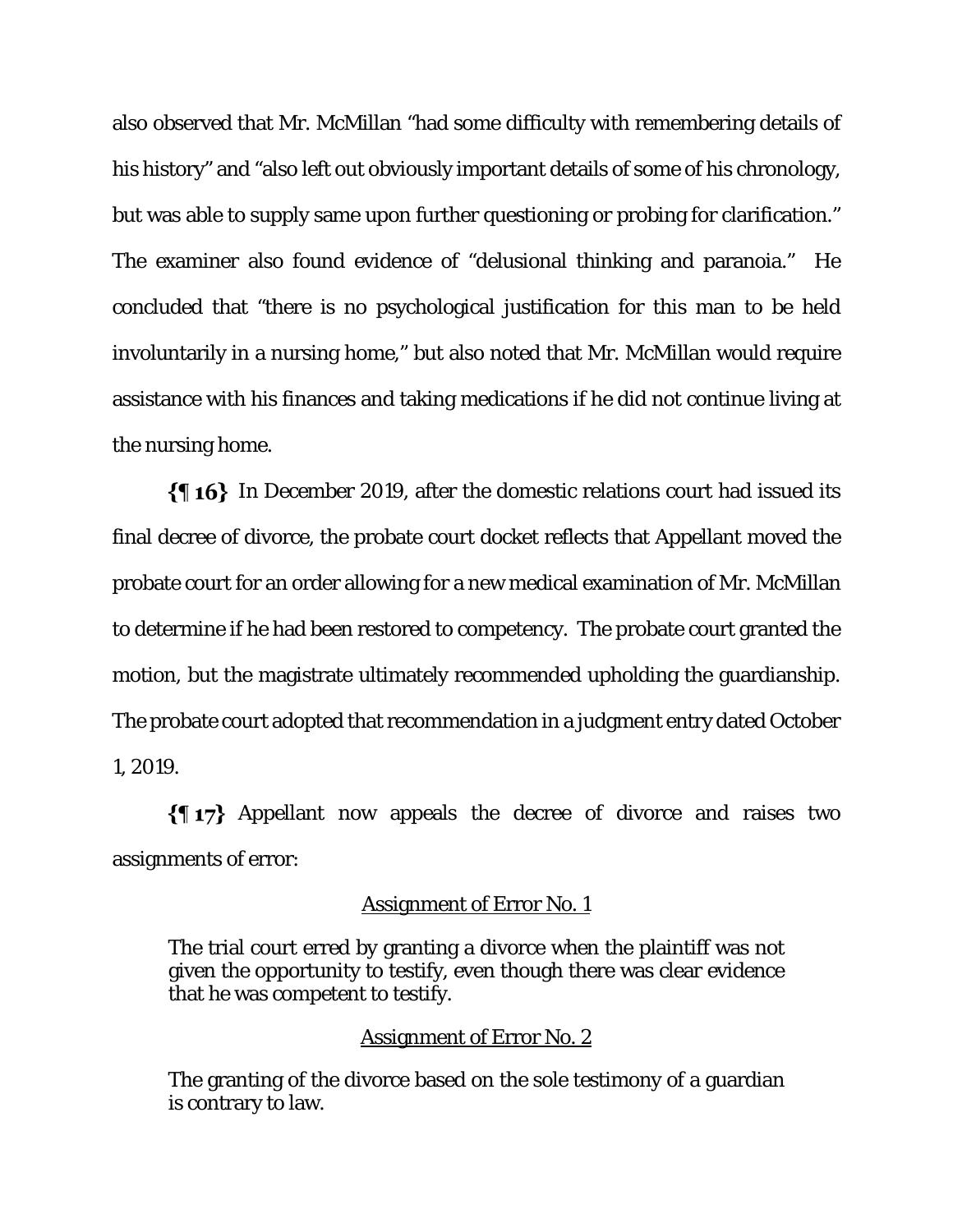## **II. DISCUSSION**

#### **A. Standard of Review**

 $\{\{\,\,\}\$  This appeal requires us to review the granting of a divorce decree. "When reviewing the propriety of a trial court's determination in a domestic relations case, an appellate court generally applies an abuse of discretion standard." *Katz v. Katz*, 8th Dist. Cuyahoga No. 103715, 2017-Ohio-4290, ¶ 14, quoting *Gray v. Gray*, 8th Dist. Cuyahoga No. 95532, 2011-Ohio-4091, ¶ 7, citing *Booth v. Booth*, 44 Ohio St.3d 142, 144, 541 N.E.2d 1028 (1989). "An 'abuse of discretion' connotes more than a mere error of judgment; it implies that the court's attitude is arbitrary, unreasonable or unconscionable." *Blakemore v. Blakemore*, 5 Ohio St.3d 217, 219, 450 N.E.2d 1140 (1983).

Trial courts "'have discretion to do what is equitable upon the facts and circumstances of each case.'" *Katz* at ¶ 14, quoting *Gray* at ¶ 7, quoting *Booth* at ¶ 144. We "are not free to merely substitute [our] judgment for that of the trial court." *In re Jane Doe 1*, 57 Ohio St.3d 135, 138, 566 N.E.2d 1181 (1990). Thus, we must affirm the decision of the trial court where the decision is "supported by some competent, credible evidence going to all the essential elements of the case." *Katz* at ¶ 14, quoting *Gray* at ¶ 7, citing *Masitto v. Masitto*, 22 Ohio St.3d 63, 66, 488 N.E.2d 857 (1986).

# **B. The Trial Court Did Not Abuse Its Discretion**

 $\{\P$  20} Appellant argues in her first assignment of error that the trial court erred in granting the divorce without giving Mr. McMillan the opportunity to testify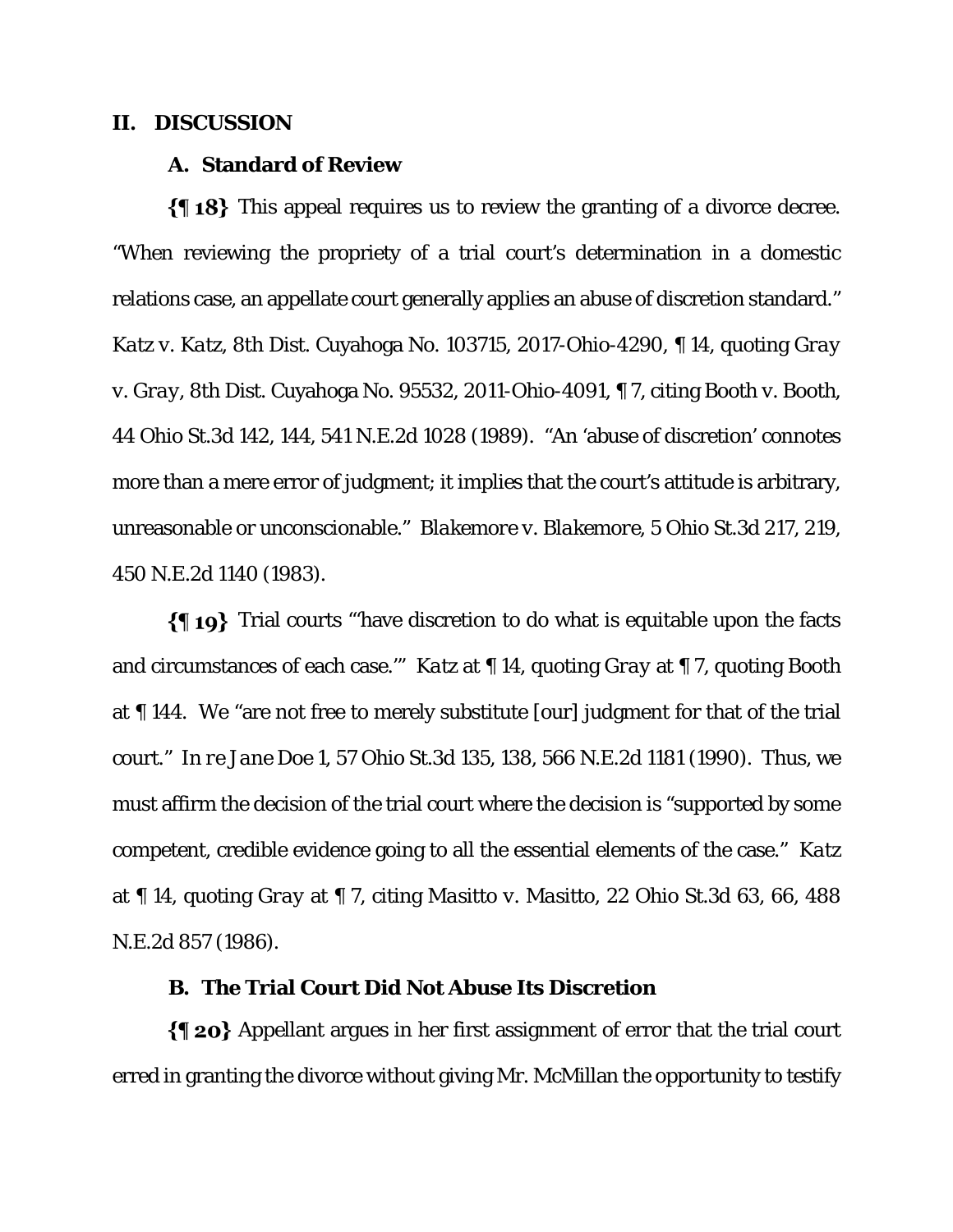where there was clear evidence that he was competent to testify. In her second assignment of error, Appellant argues that the trial court erred in granting a divorce based on the sole testimony of Ms. Hood. Appellant's sole authority for both assertions is *Boyd v. Edwards*, 4 Ohio App. 3d 142, 446 N.E.2d 1151 (8th Dist.1982).

In *Boyd*, the trial court granted a divorce that was filed by the guardian of the husband, who had been declared incompetent nearly ten years before the court proceedings, after suffering an automobile accident. This court reversed. We held that the trial court erred in failing to determine whether the husband was competent to testify about his wishes regarding the dissolution of his marriage where the guardian — not the husband — filed the complaint and testified that the husband could read, write, talk, and express his feelings. *Boyd* at 150. This case is different from *Boyd*.

In *Boyd*, the guardian filed for divorce on behalf of the husband. Here, the evidence supports that Mr. McMillan filed for divorce himself in March 2017 and was not declared incompetent until several months later in June 2017. Although Appellant testified that Mr. McMillan did not file for divorce or was coerced by Ms. Hood into filing for divorce, Ms. Hood testified that she did not file the divorce action. Thus, *Boyd* is distinguishable from the instant case based on the key difference that evidence supports Mr. McMillan himself filed the divorce complaint before the probate court declared him incompetent.

In addition, in *Boyd* the trial court "thwarted any attempt by [wife] to introduce evidence that her husband did not in fact want the divorce his guardian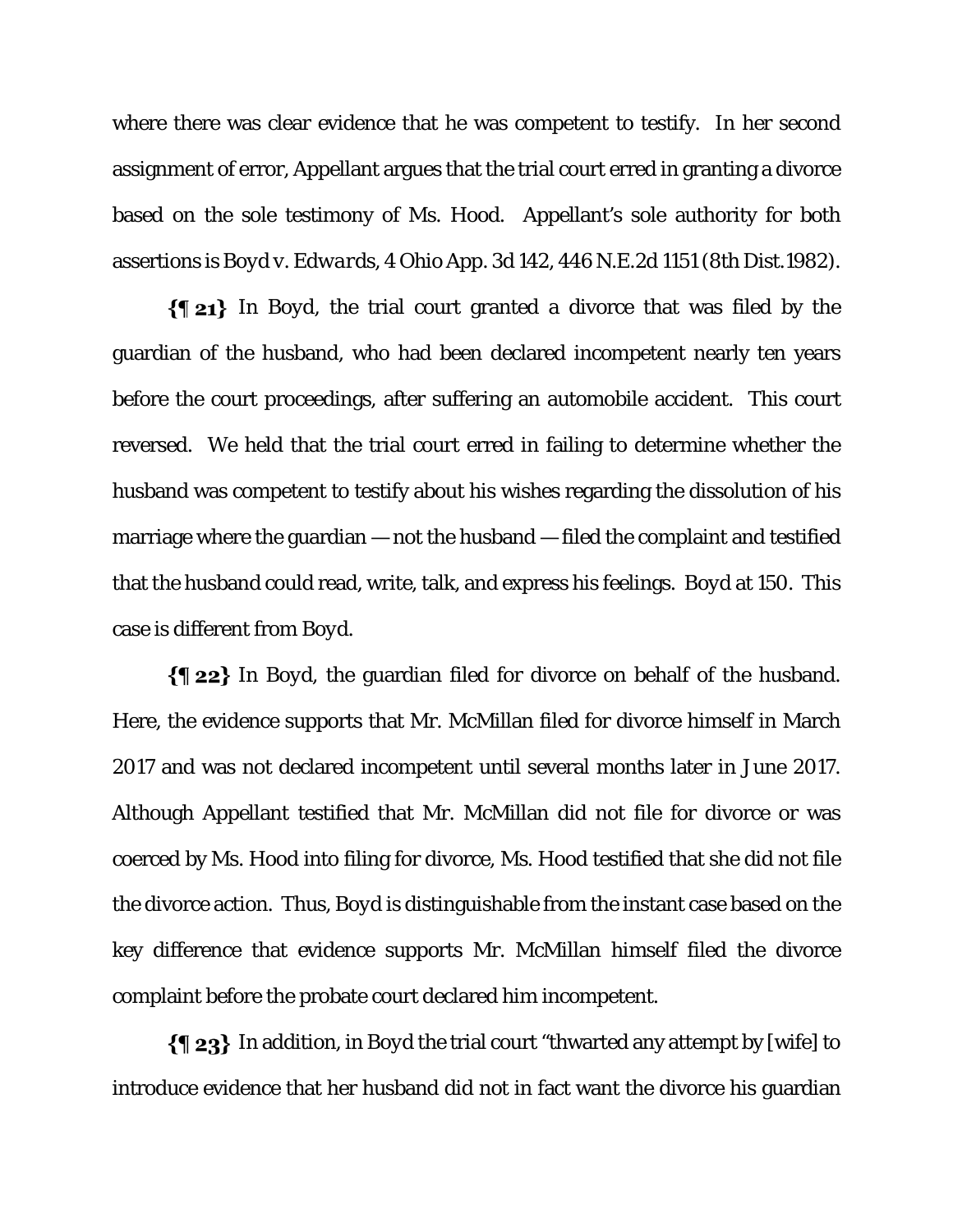was seeking." *Boyd* at 144. Yet the guardian in *Boyd* testified that the ward could still write, talk, and express his feelings. *Boyd*, 4 Ohio App. 3d 142, 147, 446 N.E.2d 1151 (8th Dist.1982). Here, Ms. Hood testified that Mr. McMillan had been diagnosed with dementia and was often delusional and confused. She also testified that at some point it "was hard to hold a normal conversation" with Mr. McMillan. (Tr. 35.) Although Appellant later submitted a postjudgment psychologist's report that Mr. McMillan was well-dressed, maintained a clean room, and was able to carry on a conversation, the report concerns an issue that was not before the domestic relations court and is not before this court on appeal. Namely, whether Mr. McMillan should be subject to a guardianship.

 $\{\P 24\}$  As to Appellant's first assignment of error, we do not find that the trial court abused its discretion in granting a divorce without hearing Mr. McMillan testify or independently determining his competency to testify. "'The appointment of a guardian for a mentally incompetent person will not abate a divorce action instituted prior to the incompetency.'" *Bakhtiar v. Saghafi*, 2016-Ohio-8052, 75 N.E.3d 801, ¶ 13 (8th Dist.), quoting *State ex rel. Broer v. Alexander*, 175 Ohio St. 24, 190 N.E.2d 923 (1963), paragraph one of the syllabus. Thus, *Boyd* does not control here because Mr. McMillan himself, through counsel, filed for divorce. In addition, Appellant was provided an opportunity at trial to either have Mr. McMillan testify and/or provide testimony regarding his wishes, unlike in *Boyd*.

The concern in *Boyd* that the husband may not have wanted a divorce and that the guardian was merely pursuing her own interests rather than the ward's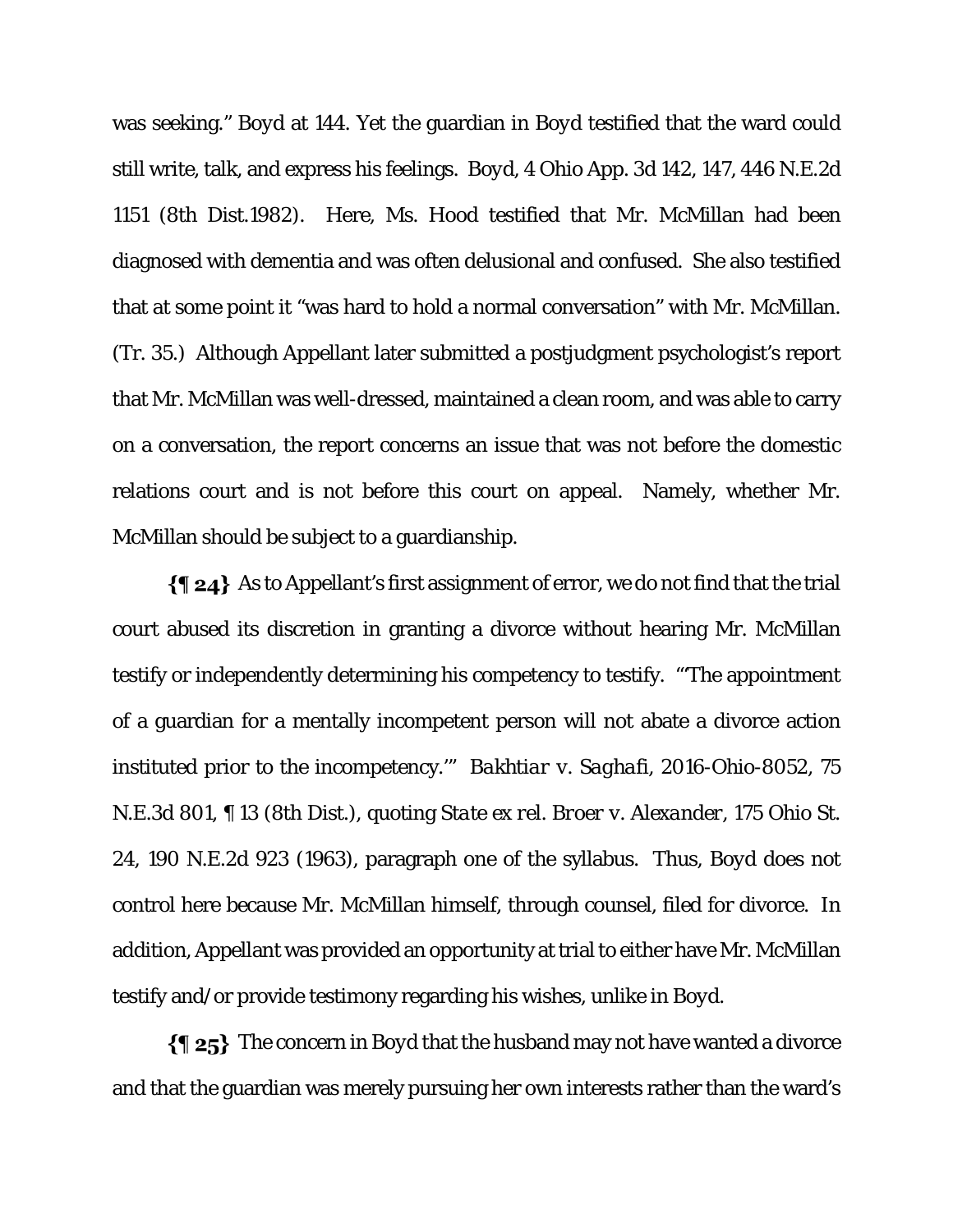is not controlling here.Although Appellant claimed that Ms. Hood filed the complaint or induced Mr. McMillan to file the complaint, Ms. Hood testified that she did not file the divorce action. Further, both Appellant and Ms. Hood testified that Mr. McMillan had filed for divorce from Appellant at least once before. We cannot find that the trial court abused its discretion in finding Ms. Hood's testimony that she did not file the divorce action to be more credible.

Appellant's first assignment of error is overruled.

 $\{\P 27\}$  As to Appellant's second assignment of error, there is no indication that the trial court's decision was based on the sole testimony of Ms. Hood. The magistrate's recommendation, which the court adopted, thoroughly reviewed all the evidence presented at trial and came to reasonable conclusions supported by the evidence.

Appellant's second assignment of error is overruled.

# **C. Discussion of Appellant's Issues**

Appellant has also identified three issues in connection with her assignments of error. We will briefly address each. Appellant's first stated issue asks whether Ms. Hood had the right to file a complaint for divorce on behalf of Mr. McMillan. This misstates the facts. Other than Appellant's assertions, there was no evidence presented to support that Ms. Hood filed the divorce complaint herself or coerced Mr. McMillan to do so. As discussed, Ms. Hood denied filing the complaint.

Appellant's second issue asks whether Ms. Hood proved legitimate grounds for divorce. We find that she did. Although Mr. McMillan asserted gross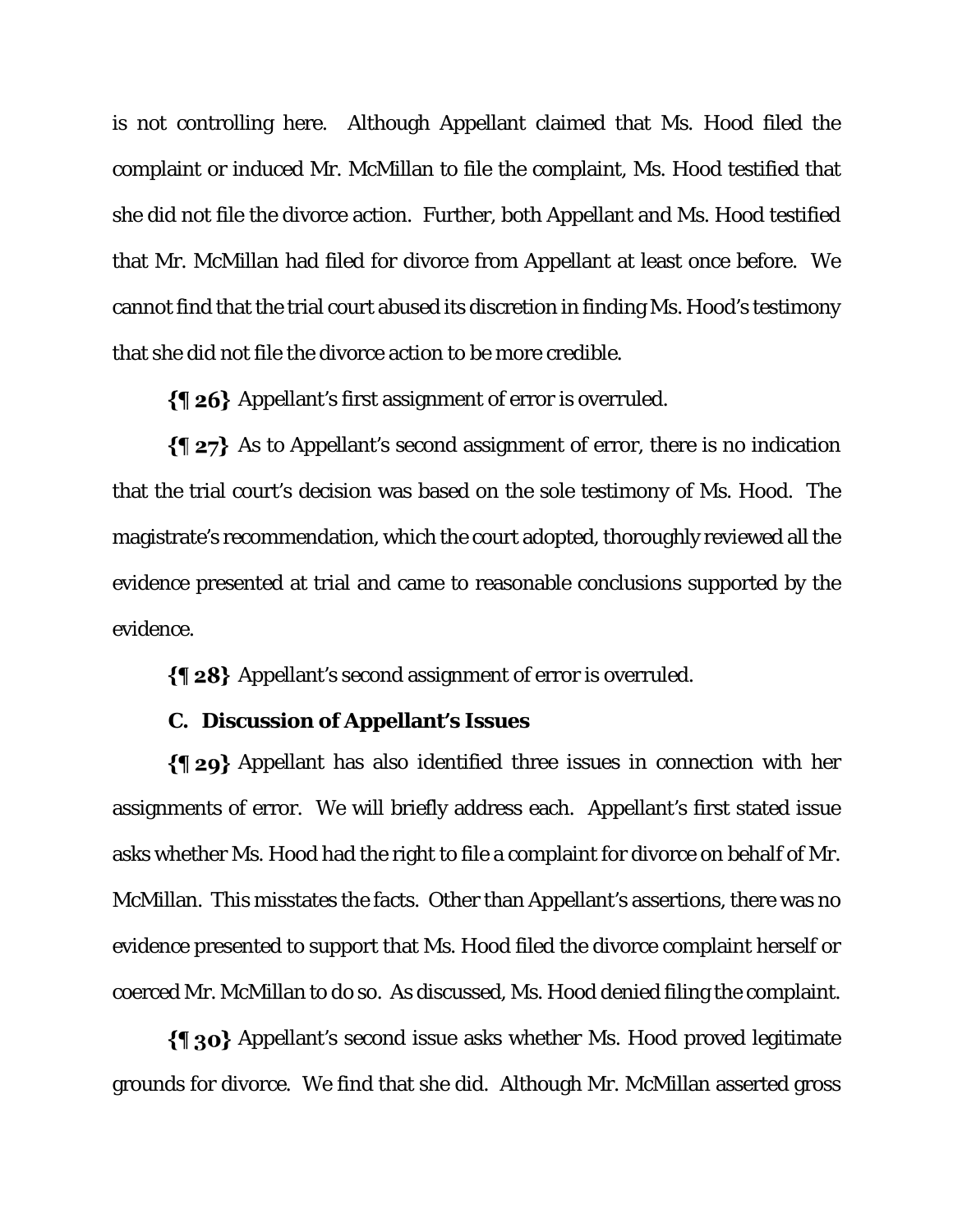neglect of duty and incompatibility as grounds for divorce, the trial court granted a divorce under R.C. 3105.01(J) on the grounds that the former couple voluntarily lived separate and apart for more than one year. When Mr. McMillan filed for divorce, he had not lived separately from Appellant for more than one year and could not have alleged that basis for divorce in his complaint. However, the evidence at trial established that Mr. McMillan and Appellant had since lived apart for more than one year. The magistrate recommended that the complaint be amended to conform to the evidence pursuant to Civ.R. 15, which provides, in part, that "[w]hen issues not raised by the pleadings are tried by express or implied consent of the parties, they shall be treated in all respects as if they had been raised in the pleadings. \* \* \* Failure to amend as provided herein does not affect the result of the trial of these issues."

 $\{\P_3\}$  Here, neither party moved to amend their pleadings under Civ.R. 15, but nothing in the record suggests that either party objected to trying that issue. Absent such a challenge, "the trial court reasonably could infer that the parties impliedly consented to have the court try the issue." *Galloway v. Khan*, 10th Dist. Franklin No. 06AP-140, 2006-Ohio-6637, ¶ 72-75, citing *Brooks-Lee v. Lee*, Franklin No. 03AP-1149, 2005-Ohio-2288, at ¶ 58; *Moser v. Moser*, 5 Ohio App.3d 193, 194, 450 N.E.2d 741 (9th Dist.1982). It is undisputed that Mr. McMillan lived outside the marital home for more than one year. Ms. Hood testified that the separation was voluntary and the magistrate believed her to be credible. Since no party objected to trying the issue and the evidence supports that the parties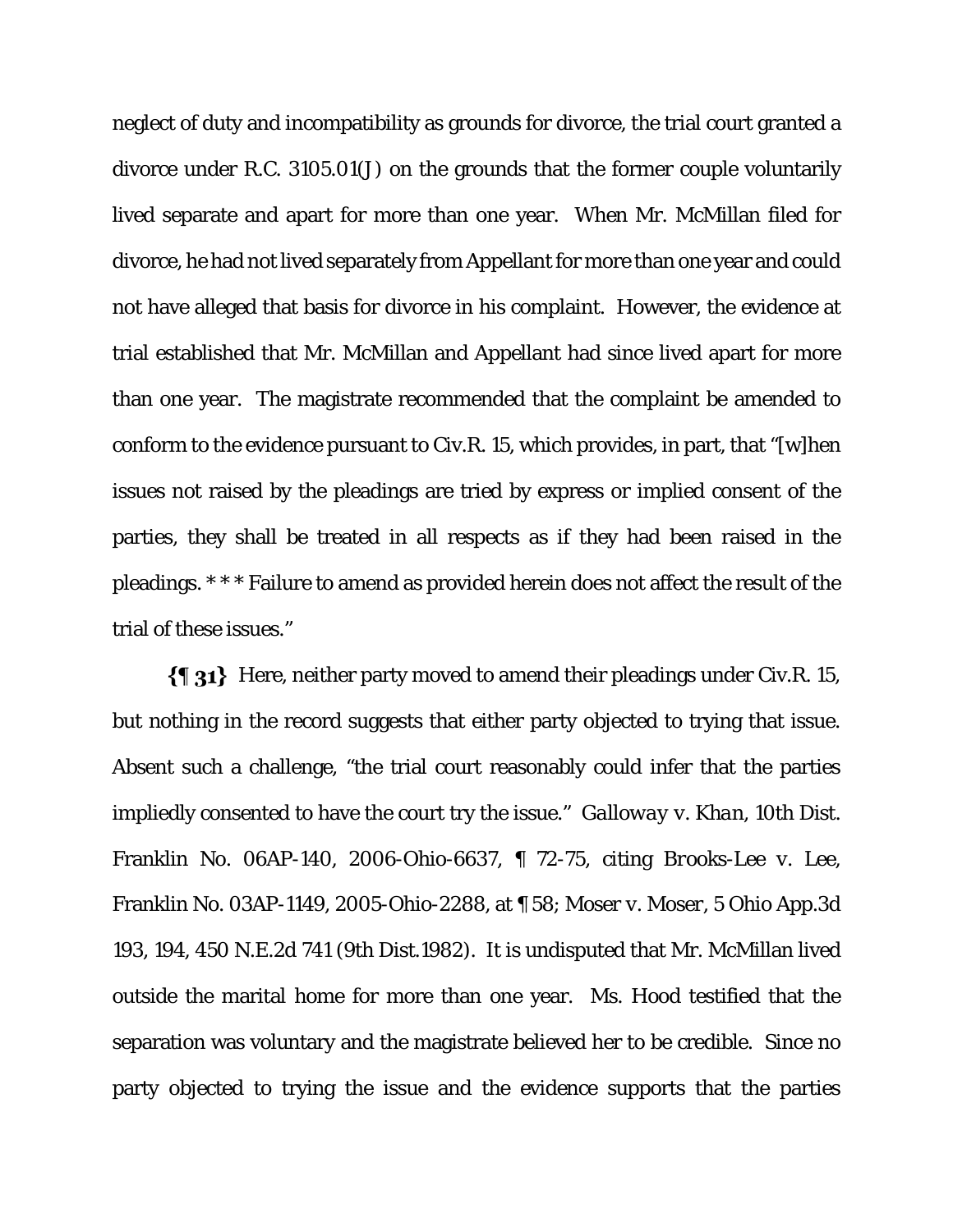voluntarily lived separate and apart for more than one year, we cannot find that the trial court abused its discretion in finding grounds for divorce under R.C. 3105.01(J).

 $\{\P$  32} Appellant's third issue asks whether Mr. McMillan has the right to oppose the divorce "even though he has a Guardian and is not mentally incapacitated as such." Once again, other than Appellant's unsupported assertions, there was no evidence presented at trial that Mr. McMillan opposed the divorce or that he has the mental capacity to oppose the divorce after the probate court declared him incompetent and in need of a guardian. Appellant is presumably referring to filings submitted by an attorney claiming to be Mr. McMillan's attorney and friend. As the trial court noted, this attorney never filed a notice of appearance and was therefore not recognized as Mr. McMillan's attorney.

 $\{\{\,\}\$  33 Judgment affirmed.

It is ordered that appellee recover from appellant costs herein taxed.

The court finds there were reasonable grounds for this appeal.

It is ordered that a special mandate be sent to said court to carry this judgment into execution.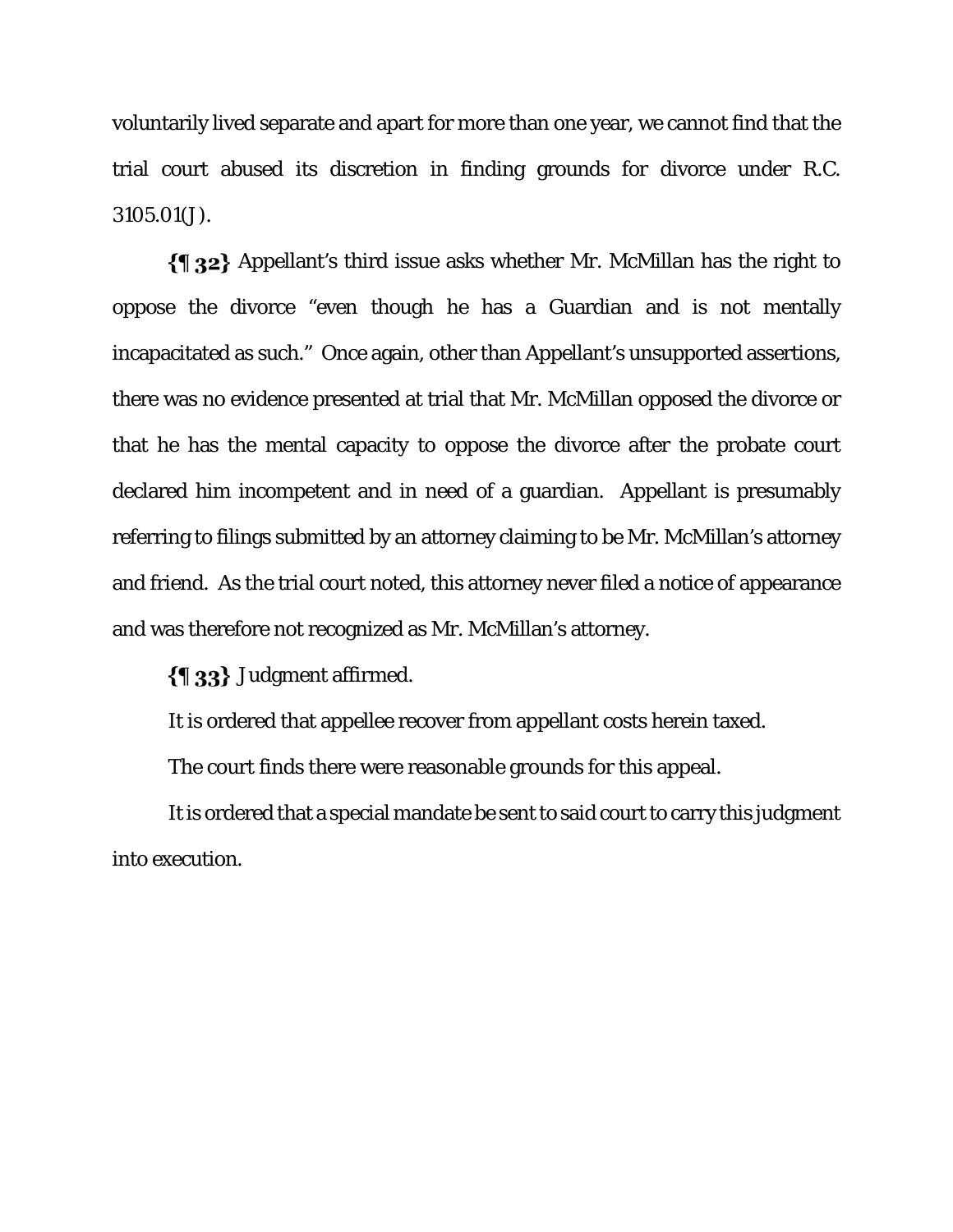A certified copy of this entry shall constitute the mandate pursuant to Rule 27 of the Rules of Appellate Procedure.

# MARY EILEEN KILBANE, JUDGE MICHELLE J. SHEEHAN, J., CONCURS; MARY J. BOYLE, A.J., DISSENTS

 $\overline{a}$ 

# MARY J. BOYLE, A.J., DISSENTING:

 $\{\{\}\$  34} I respectfully dissent. I would sustain both of defendant-appellant, Tonya McMillan's ("wife"), assignments of error. It is my view that the trial court abused its discretion when it overruled wife's objections and adopted the magistrate's decision because the magistrate failed to determine whether plaintiffappellee, James McMillan ("husband"), was competent to testify regarding his intent to divorce wife. It is also my view that the trial court abused its discretion when it granted the divorce on the ground that the parties have voluntarily lived separate and apart without cohabitation for over one year pursuant to R.C. 3105.01(J) because there was no competent credible evidence in the record to support this finding. Accordingly, I would vacate the trial court's judgment issuing the final divorce decree.

 $\{\{\}\$  35} In her opening statement to the court, wife's counsel stated that the evidence would show:

[H]usband absolutely does not want this divorce. He told that to several, several people. He has written it down. He has expressed it to every one [sic] including his guardian. He has expressed it to me. He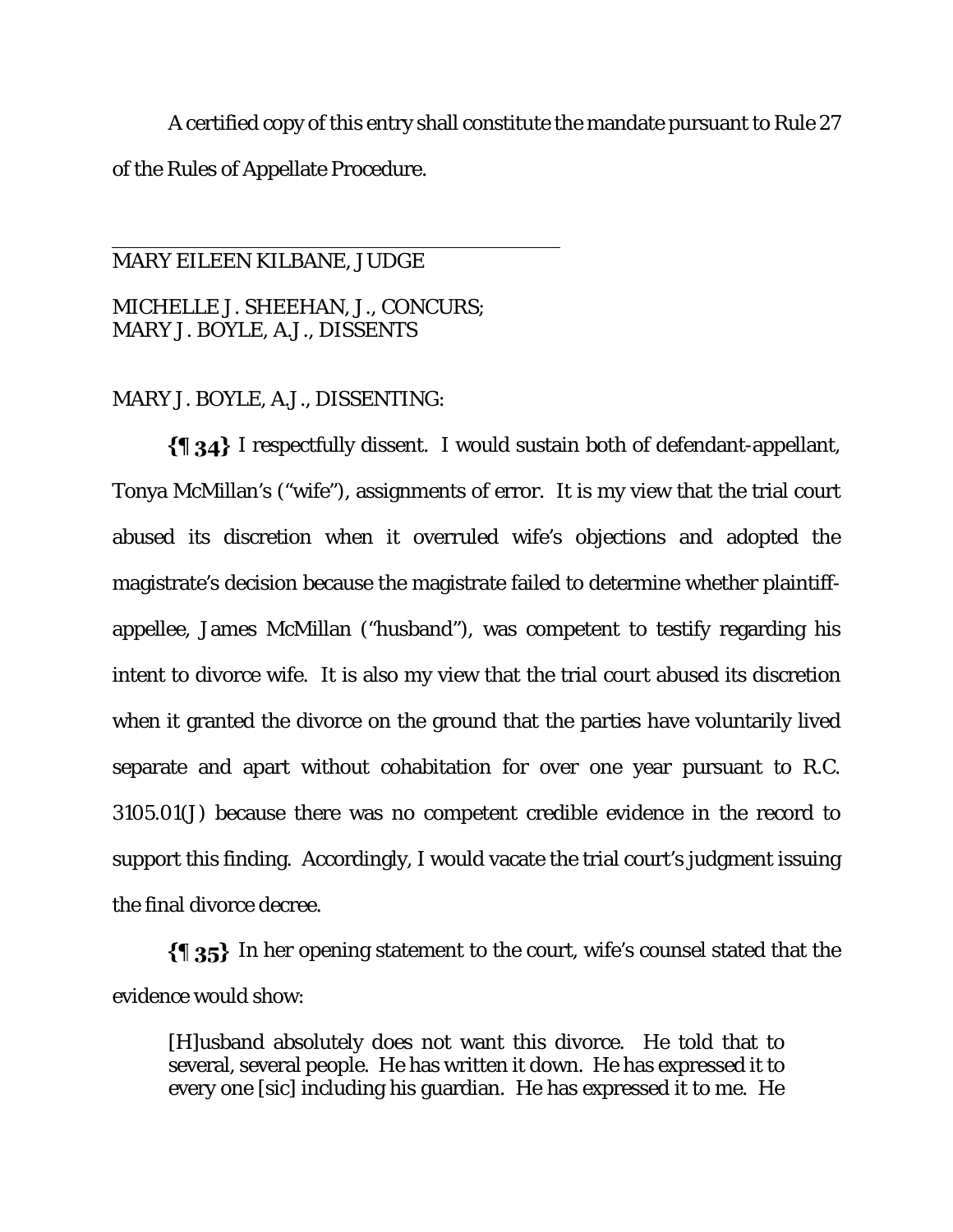has left me several messages on my voicemail at work, even as recently as this morning pleading with me to do whatever I can to not let this divorce go through. He wants to reunite with his wife. \* \* \* And he has expressed to everyone at this table, and everyone involved that he does not want to divorce his wife.

The magistrate dismissed wife's counsel's statements and said, "But you understand again that's an issue for the Probate Court."

 $\{\P\$  37} It is my view that the magistrate should have determined whether husband was competent to testify regarding his intentions. Ohio courts have "a duty to assure" themselves that the complainant "'*in fact* wanted a divorce, [because] the public policy of Ohio and its sister states favors the preservation of the marriage bond.'" *Boyd v. Edwards*, 4 Ohio App.3d 142, 146, 446 N.E.2d 1115 (8th Dist.1982) (emphasis sic), quoting *Van DeRyt v. Van DeRyt*, 6 Ohio St.2d 31, 40, 215 N.E.2d 698 (1966).

Wife relies on *Boyd* in support of her argument that the trial court should have questioned husband to determine his intentions with respect to the divorce. I agree. In *Boyd*, the husband's sister and guardian filed a divorce complaint against the wife under former R.C. 3105.01(K), which at that time stated in relevant part that a court of common pleas may grant a divorce "[o]n the application of either party, when husband and wife have, without interruption for two years, lived separate and apart without cohabitation[.]" Wife argued to the trial court that it should not grant the divorce because husband did not want the divorce and was not able to express "the intent necessary to sue for divorce." *Id.* at 142. The trial court, however, awarded husband "the divorce as prayed for, upon a finding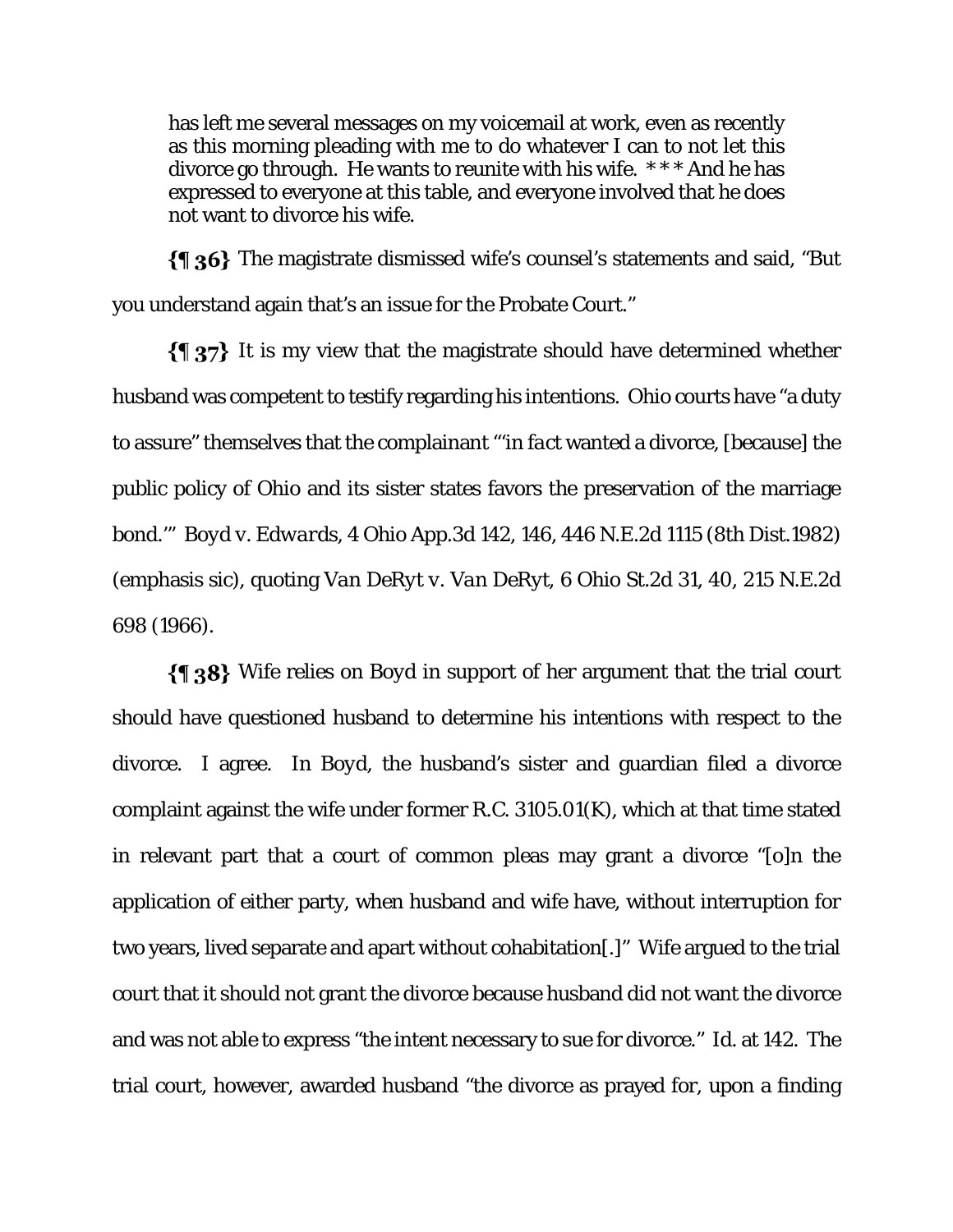that the parties had been living apart 'for more than two years, to-wit, from 1971 to

(the present).'" *Id.*

This court stated in *Boyd*:

In the context of marriage, an adjudication of incompetency prior to marriage is not necessarily conclusive proof of the person's incapacity to enter a valid marriage. According to *Seabold v. Seabold*[, 84 Ohio App. 83, 84 N.E.2d 521 (9th Dist.1948)], a mentally ill person who has an appointed guardian can still enter into a valid marriage, provided he or she "fully comprehends the nature and consequences of his or her act in getting married." *Id*. at 88.

*Id.* at 148.

 $\{\P \text{ 40} \}$  We reviewed Evid.R. 601, which sets forth when a witness is competent to testify. *Boyd*, 4 Ohio App.3d at 147, 446 N.E.2d 1115. At that time, Evid.R. 601 stated that "[e]very person is competent to testify except: (a) Those of unsound mind, and children under ten (10) years of age, who appear incapable of receiving just impressions of the facts and transactions respecting which they are examined, or of relating them truly[.]"

We explained that the "governing principle" of "persons of unsound mind" testifying was that "'[a] person who is able to correctly state matters which have come within his perception, with respect to the issues involved, and [who] appreciates and understands the nature and obligation of an oath is a competent witness, notwithstanding some unsoundness of mind.'" *Id*., quoting *State v. Wildman*, 145 Ohio St. 379, 386, 61 N.E.2d 790 (1945).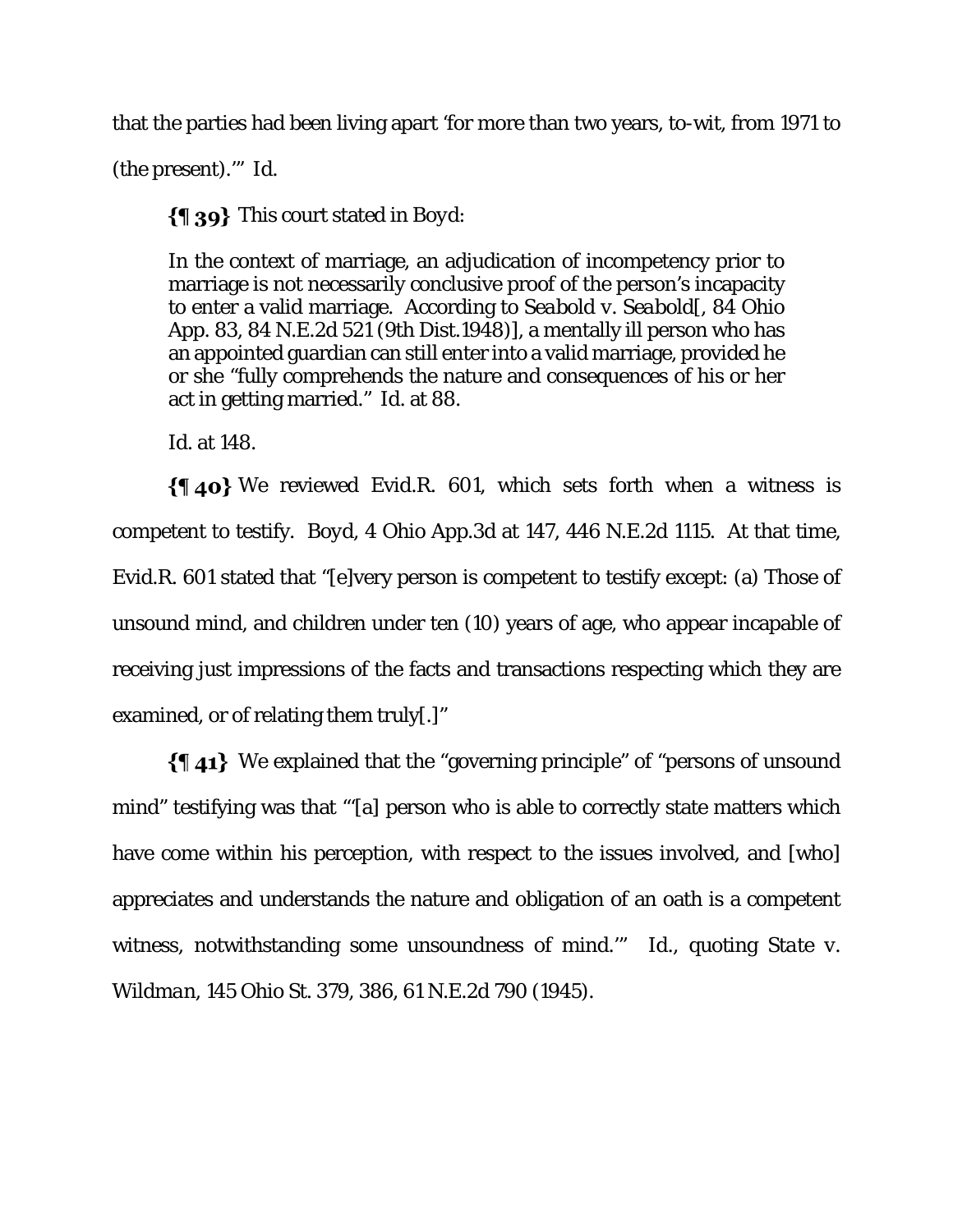We reviewed *Dozer v. Dozer*, 8 Ohio Law Abs. 507 (4th Dist.1930),

where the court addressed "the issue of an incompetent's ability to marry." *Boyd* at

148. The *Dozer* court stated:

"While it is true that [the wife] Electa King Dozer was at the time of the marriage under a guardianship yet from the testimony and from the evidence she gave it is evident that she fully understood what she was doing and had sufficient mental capacity to enter into the marriage relation. The mere fact that she was under a guardianship would not render the marriage contract void. The degree of mental capacity required to enter into a valid marriage is laid down in 18 R.C.L. as follows:

"'Therefore, it is not every unsoundness of mind that will make void a marriage contract, and if a person entering into the marriage relation has sufficient capacity to understand the nature of the contract and the duties and responsibilities which it creates the marriage will be valid.'" (Emphasis [sic.])

*Boyd* at 148, quoting *Dozer* at 507. We further explained that "[s]imilarly, a testator

who has been adjudicated incompetent but has intervals of lucidity may still be

capable of making a valid will." *Id*.

Although in *Boyd*, 4 Ohio App.3d 142, 446 N.E.2d 1115, we did not

find an Ohio case on point, we "note[d] with approval" the holdings from several

other states:

*In re Marriage of Higgason* (1973), 10 Cal. 3d 476, 110 Cal. Rptr. 897, 516 P.2d 289, where a guardian ad litem brought a divorce action on behalf of a wife, and the Supreme Court of California held that the guardian was the representative, not the party to the action, and that the trial court properly found that the wife, although adjudged incompetent, was in fact not insane, but was capable of exercising judgment and had clearly expressed her desire that the marriage be dissolved. *See*, *also*, *Spooner v. Spooner* (1918), 148 Ga. 612, 97 S.E. 670 (plaintiff-wife, although weak in mind had sufficient capacity to maintain a divorce action); *Akin v. Akin* (1926), 163 Ga. 18, 135 S.E. 402 (trial judge found that plaintiff, on furlough from a mental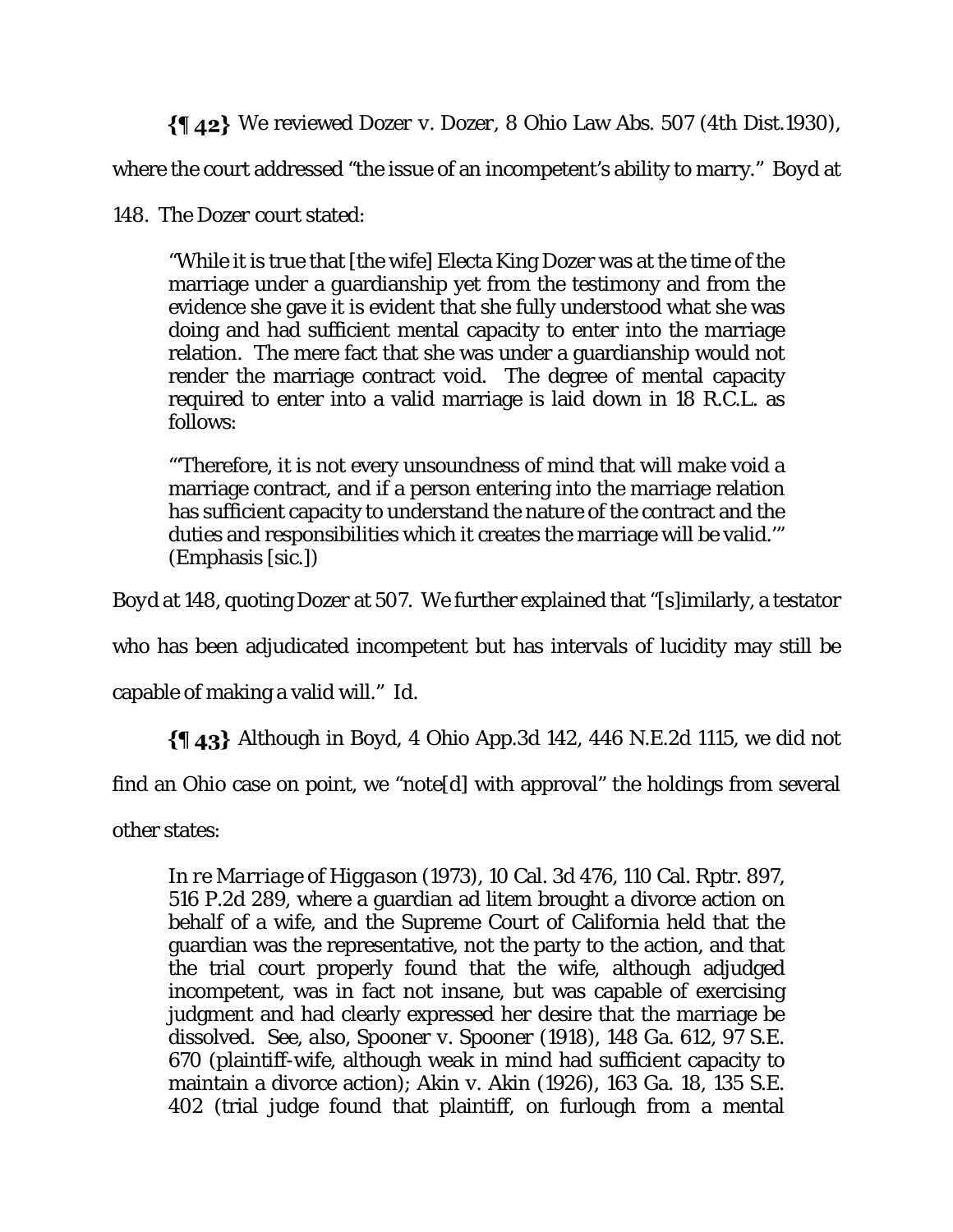institution, had sufficient capacity to sue for a divorce on her own behalf); *Stevens v. Stevens* (1934), 266 Mich. 446, 254 N.W. 162 (wife substituted as plaintiff in a suit originally brought by her guardian, where the court was satisfied that she had the mental capacity to understand the nature of the divorce proceedings); and *Turner v. Bell*  (Tenn. 1955), 279 S.W. 2d 71 (upholding a divorce awarded by the trial court to a plaintiff-wife previously adjudged incompetent upon a finding that she had the requisite volition to seek a divorce and the capacity to testify and maintain the action).

After reviewing the relevant case law and evidentiary rules, we

concluded in *Boyd*:

Where a guardian sues for divorce on behalf of her ward who has previously been adjudged incompetent, and the suit is opposed by the ward's spouse on the ground that the ward does not want a divorce, and there is testimony that the ward can communicate and express his feelings, the court may not grant a divorce under [former R.C. 3105.01(J)] without first determining if the ward is competent to testify.

*Id.* at paragraph one of the syllabus.

The majority finds *Boyd*, 4 Ohio App.3d 142, 146, 446 N.E.2d 1115, to

be distinguishable because husband, not his guardian, filed the divorce complaint

before the probate court declared him incompetent. I disagree that this fact makes

*Boyd* distinguishable. Indeed, it is my view that fact is irrelevant. We explained in

*Boyd*:

[N]otwithstanding uncontroverted evidence that the parties have lived apart without cohabitation for over ten years (since 1971), there still may be reasons why the parties have been unable to live together which would warrant continuing the marriage.

Not every physical separation is automatically grounds for dissolving a marriage. There may be special circumstances — outside one or both of the parties' control, for that matter — which explain why the parties have been living apart, and which do not warrant the conclusion that the marriage should be dissolved. This is particularly true where, as in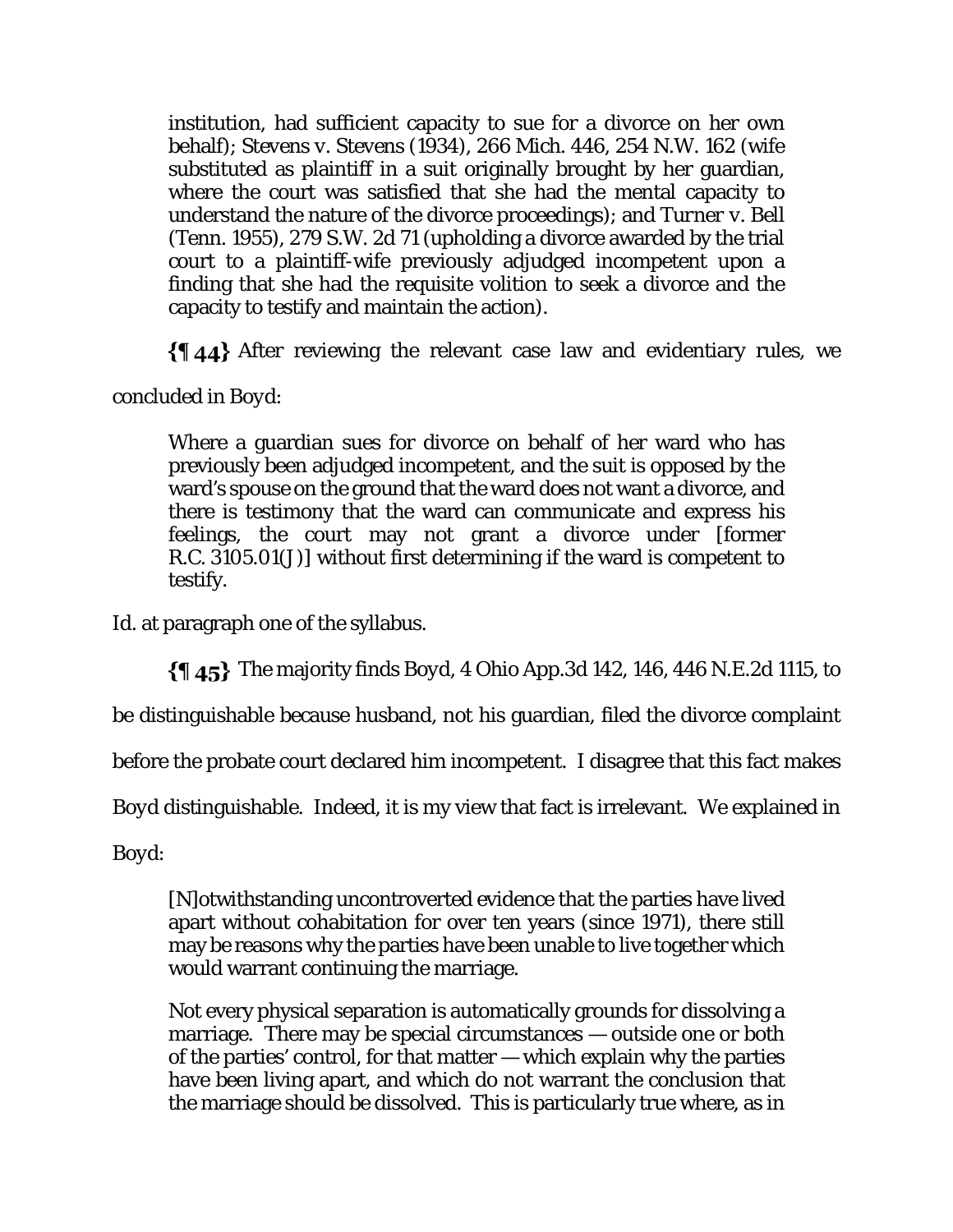the instant case, the defendant wife has opposed the divorce and has attempted to show that the physical separation has been coerced or imposed rather than voluntarily maintained, and where appelleeguardian has presented no evidence as to the current wishes of the husband[.]

*Id.* at 149.

 $\{\$\,46\}$  Evid.R. 601 now states in relevant part:

(B) A person is disqualified to testify as a witness when a court determines that the person is:

(1) Incapable of expressing himself or herself concerning the matter as to be understood, either directly or through interpretation by one who can understand him or her; or

(2) Incapable of understanding the duty of a witness to tell the truth.

Relying on Evid.R. 601, the court in *Banez v. Banez*, 5th Dist. Stark No. 2006CA00216, 2007- Ohio-4584, explained that the appointment of a guardian for an incompetent person "does not automatically render the witness incompetent to testify if he or she has sufficient understanding to comprehend the obligation of an oath and is capable of giving a correct account of the matters seen or heard in reference to questions at issue, notwithstanding some unsoundness of mind." *Id*. at ¶ 21, citing *State v. Bradley*, 42 Ohio St.3d 136, 140, 538 N.E.2d 373 (1989), and *Wildman*, 145 Ohio St. 379, 386, 61 N.E.2d 790. "Indeed, some unsoundness of mind does not render a witness incompetent if the witness otherwise possesses the three basic abilities required for competency: the ability to accurately observe, recollect, and communicate that which goes on around him or her." *Id*., citing *Wildman* at 379.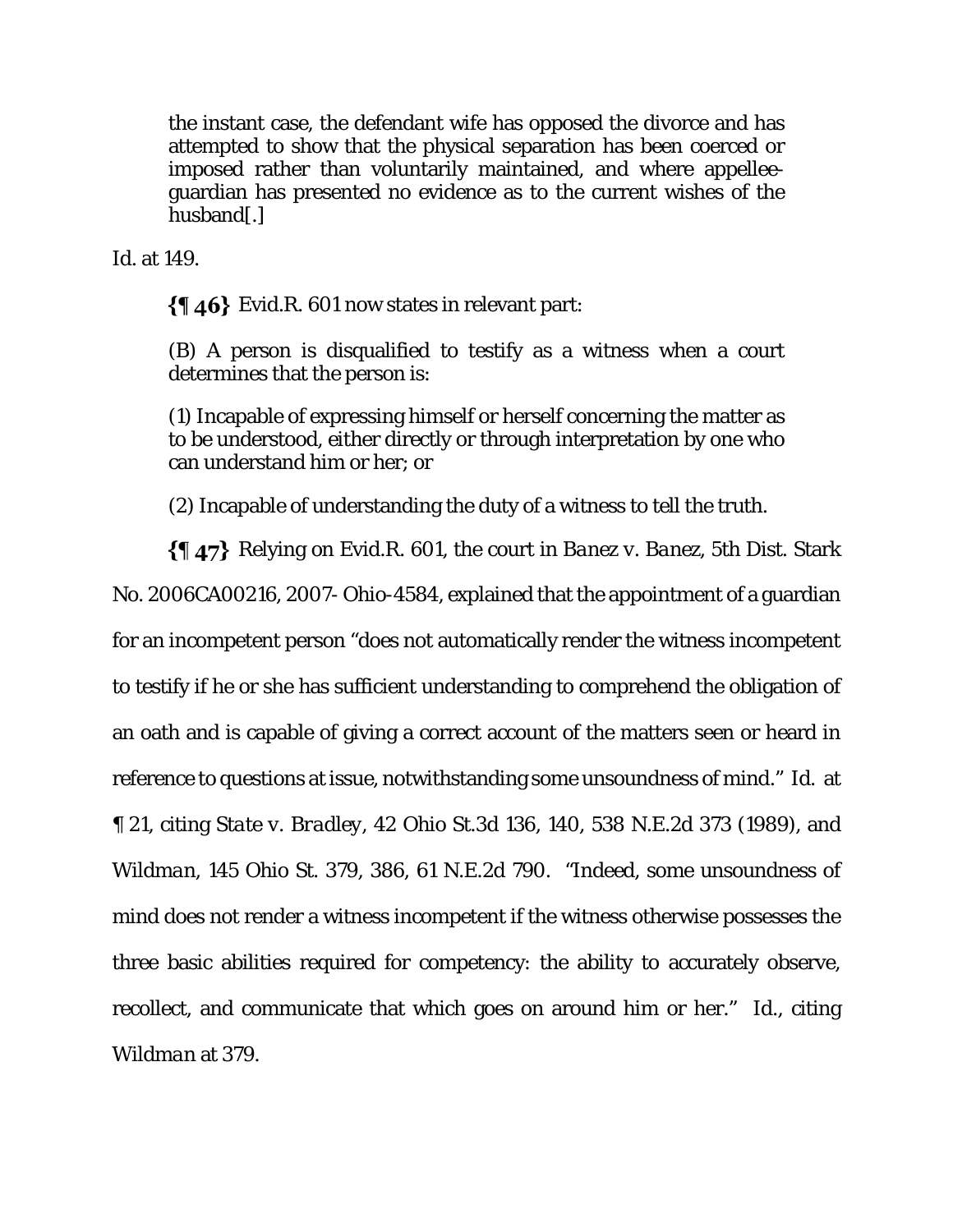In *Banez*, the wife filed a complaint for divorce in April 2004. In July 2005, the wife was diagnosed with Alzheimer's disease of moderate severity and the probate court declared her incompetent. Although the husband petitioned to be the wife's guardian, the probate court appointed her daughter to be guardian of her person and an attorney to be guardian of her estate. Although the wife had been declared incompetent, the trial court questioned wife to determine if she was competent to testify regarding her intentions. After questioning wife, the trial court found that "[d]espite the [probate court's] adjudication of incompetency, the [c]ourt finds that, on the day of her testimony, she was lucid and competent to testify and express her desire with regard to the divorce proceedings." *Id*. at ¶ 177. Based on the wife's testimony, the trial court concluded that she had "been voluntarily living separate and apart from [h]usband for more than one year." *Id*.

 $\{\{\,\,\,\,\,\,\}\$  In this case, the record contains husband's June 2017 affidavit in which he states that his daughter, Arizinnia Hood, held him "under lock and key," and that he loves wife and does not want to divorce her. The record also shows that in October 2018, husband, through counsel, moved to dismiss his divorce complaint, stating that he "want[s] to go home to [his] wife."

 $\{\P$  50} Moreover, wife has consistently opposed this action on the ground that husband does not want a divorce. At trial, wife testified that she and husband love each other and that she knows he does not want to divorce her. Wife's counsel also told the magistrate in opening statements that husband has expressed to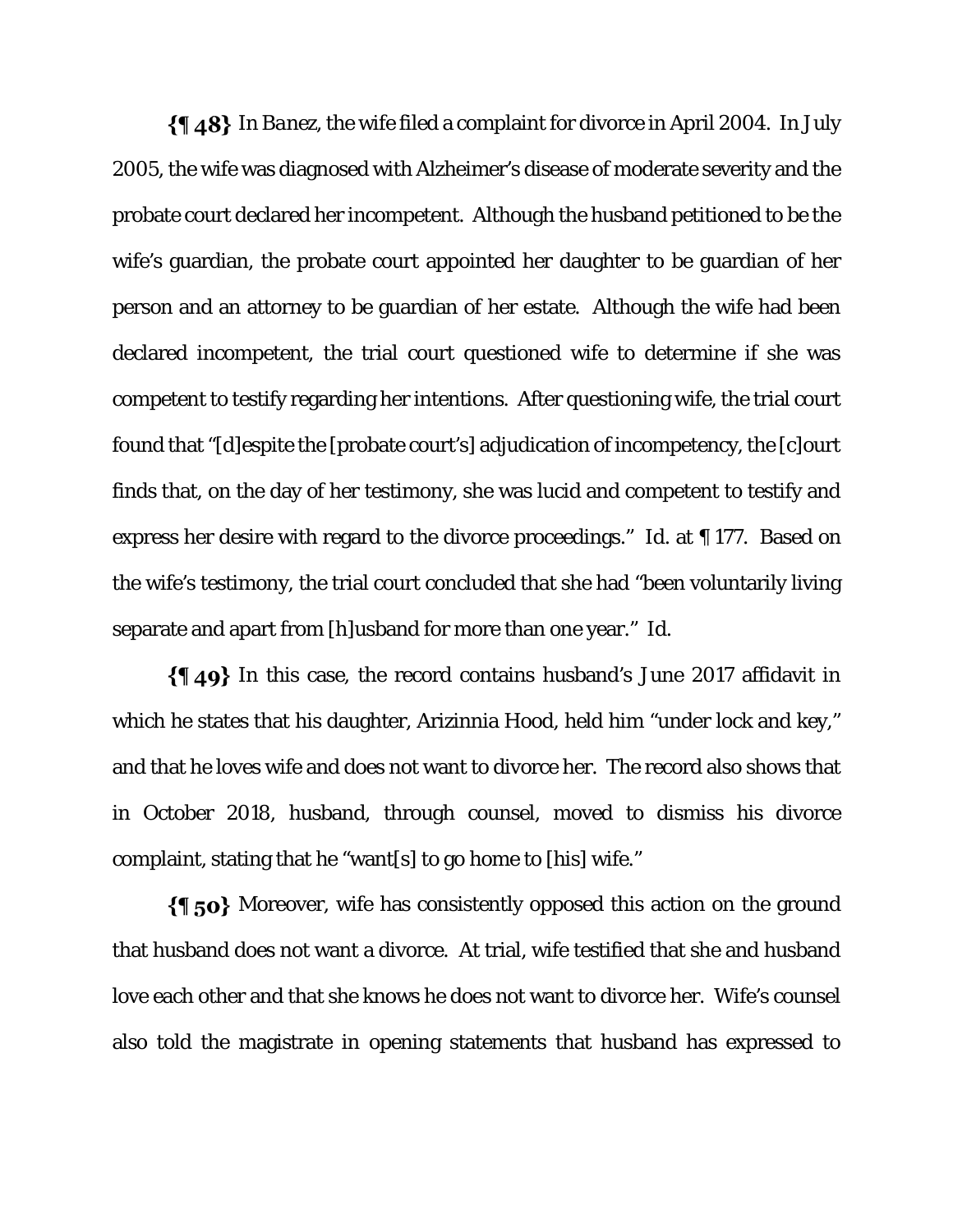everyone involved in the case, as recently as the morning before trial, that he "absolutely does not want this divorce."

 $\{\P 51\}$  Although there was evidence in the record that husband no longer wanted to divorce wife, the magistrate prevented the parties from introducing evidence of husband's intent because that was "an issue for the probate court." In doing so, the magistrate improperly relied on *Bakhtiar v. Saghafi*, 8th Dist. Cuyahoga No. 104204, 2016-Ohio-8052, in which this court found that the trial court acted within its discretion when it did not determine whether the wife, who the probate court previously declared incompetent, still wanted a divorce at the time of trial. *Id*. at ¶ 8. It is my view, however, that the present case is distinguishable from *Bakhtiar*. First, the appellant in *Bakhtiar* did not provide this court with a transcript on appeal. We explained that "[o]ur ability to review [the appellant's] assignments of error relating to [the appellee's] mental capacity to request a divorce is limited because we have no transcript of the trial." *Id*. at ¶ 2. Moreover, because we did not have a transcript, we had to presume regularity. *Id*. at ¶ 3.

Further, unlike the wife in *Bakhtiar*, where "[t]here [was] no indication \* \* \* that [wife] did not want a divorce, even after being declared incompetent," that is not the case here. *Id*. at ¶ 13. In this case, there is an indication in the record that husband no longer wished to divorce wife. It is therefore my view that the trial court abused its discretion when it overruled wife's objection and adopted the magistrate's recommendation to grant the divorce without first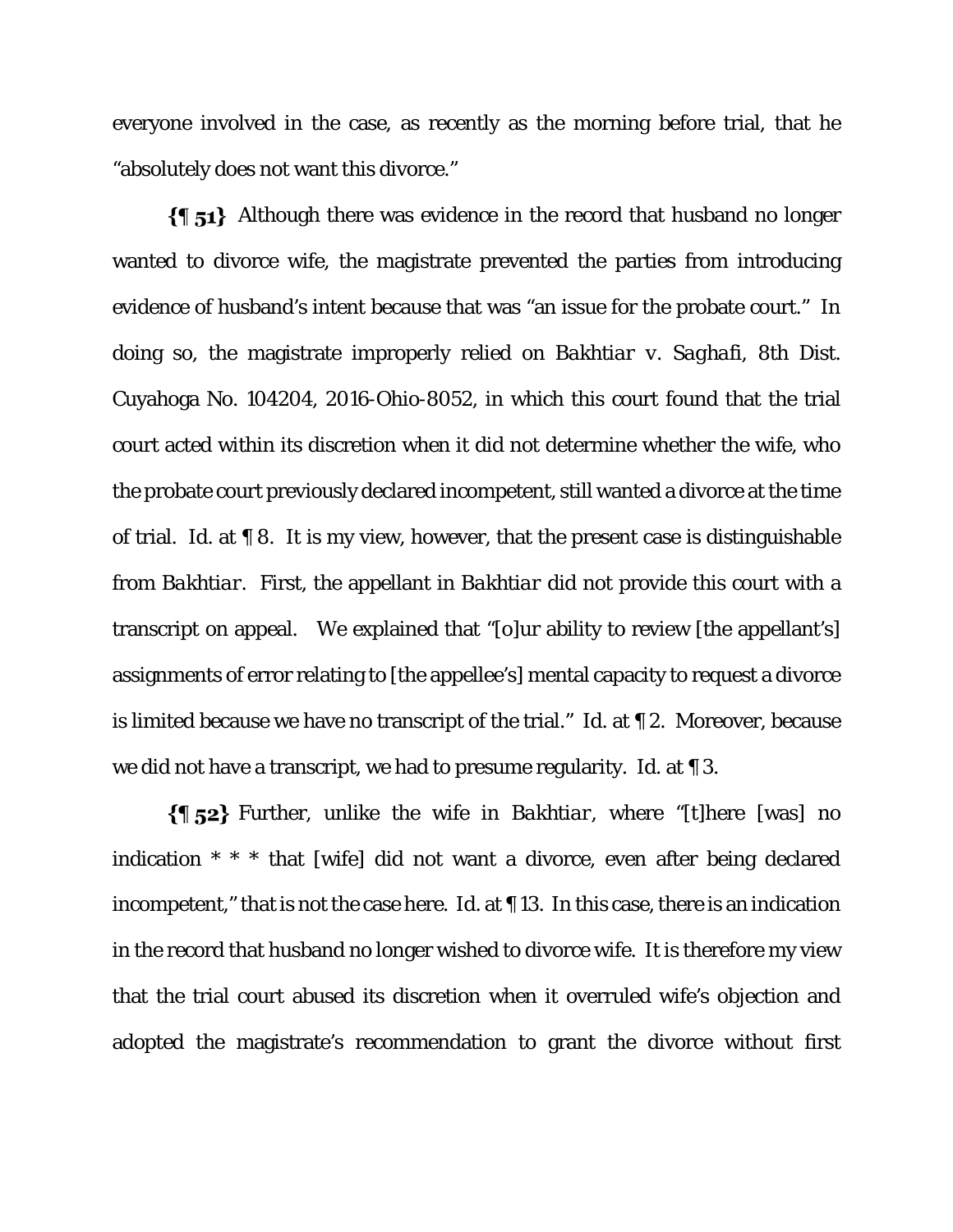determining whether husband was competent to testify regarding his intent to divorce wife.

 $\{\{\,\,\,\}_{53}\}$  It is also my view that the trial court abused its discretion when it adopted the magistrate's decision to grant a divorce based upon the parties living separate and apart without cohabitation for one year under R.C. 3105.01(J).

 $\{\{\}$  54} R.C. 3105.01(J) is "grounded upon the public policy that living apart for a long period of time is the best evidence that a marriage has broken down, and that a divorce should be available under these circumstances[.]'" *Harding v. Harding*, 8th Dist. Cuyahoga No. 85022, 2005-Ohio-3010, ¶ 16, quoting *Mahle v. Mahle*, 27 Ohio App.3d 326, 328, 500 N.E.2d 907 (10th Dist.1985). Therefore, "'before separation can be used as a ground for divorce, the separation must be voluntary.'" *Collins v. Collins*, 8th Dist. Cuyahoga No. 91761, 2009-Ohio-5687, ¶ 8, quoting *Dailey v. Dailey*, 11 Ohio App.3d 121, 122, 463 N.E.2d 427 (2d Dist.1983). A "trial court's determination whether the parties voluntarily live separate and apart is a determination of fact. Such a determination will not be reversed if there is competent, credible evidence in the record to support it." *Id*.

In *Daily*, the court did not grant the parties a divorce based upon the fact that they had lived separate and apart for more than two years (as the statute required at that time) because wife had been living in a nursing home since having a stroke. The court in *Daily* explained, "Ohio's 'living apart' statute is based upon the theory that living apart for a long period of time is the best evidence that a marriage has broken down." *Id*. at 122. The court found that the separation was not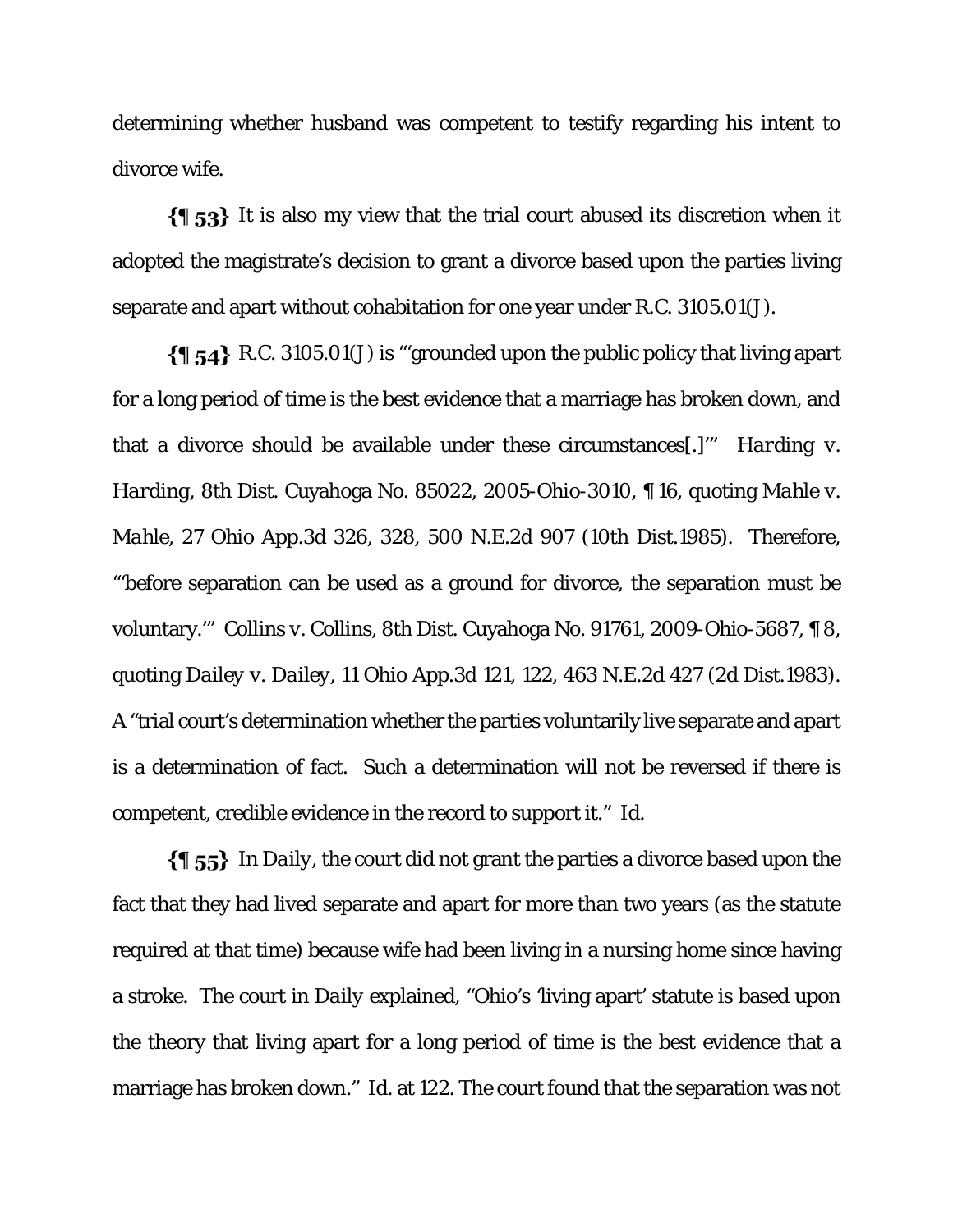voluntary because the parties' "living apart [was] the result of [the wife's] illness rather than an indication that the marriage had broken apart." *Id*.

 $\{\{\}$  56} Here, the trial court adopted the magistrate's decision to grant a divorce based upon R.C. 3105.01(J) after finding that there was evidence presented at trial that the parties had lived separate and apart without cohabitation for more than a year. Although husband did not plead that as a ground for divorce, the magistrate recommended the parties amend the pleadings "be amended to conform with the evidence." The trial court overruled wife's objections on this point, finding that there was evidence in the record that the parties had lived separate and apart for over one year because husband voluntarily went to live with his daughter in February 2017 "before his health required admission to an assisted living facility." The trial court, relying on *Collins* and *Heskett v. Heskett*, 2d Dist. Champaign No. 91-CA-05, 1991 Ohio App. LEXIS 5816 (Nov. 25, 1991), concluded that because of this, "the whole period of separation [was] deemed voluntary."

It is my view that *Collins*, 8th Dist. Cuyahoga No. 91761, 2009-Ohio-5687, and *Heskett* do not support the trial court's finding in this case that husband lived apart from wife voluntarily. In *Collins*, this court found that the wife voluntarily chose to live separate and apart from her husband when he was admitted into a nursing home because she had the opportunity to live with him there but chose not to. *Id.* at ¶ 9. Here, appellant testified that she was not permitted to visit husband in his assisted living facility, let alone live there with him.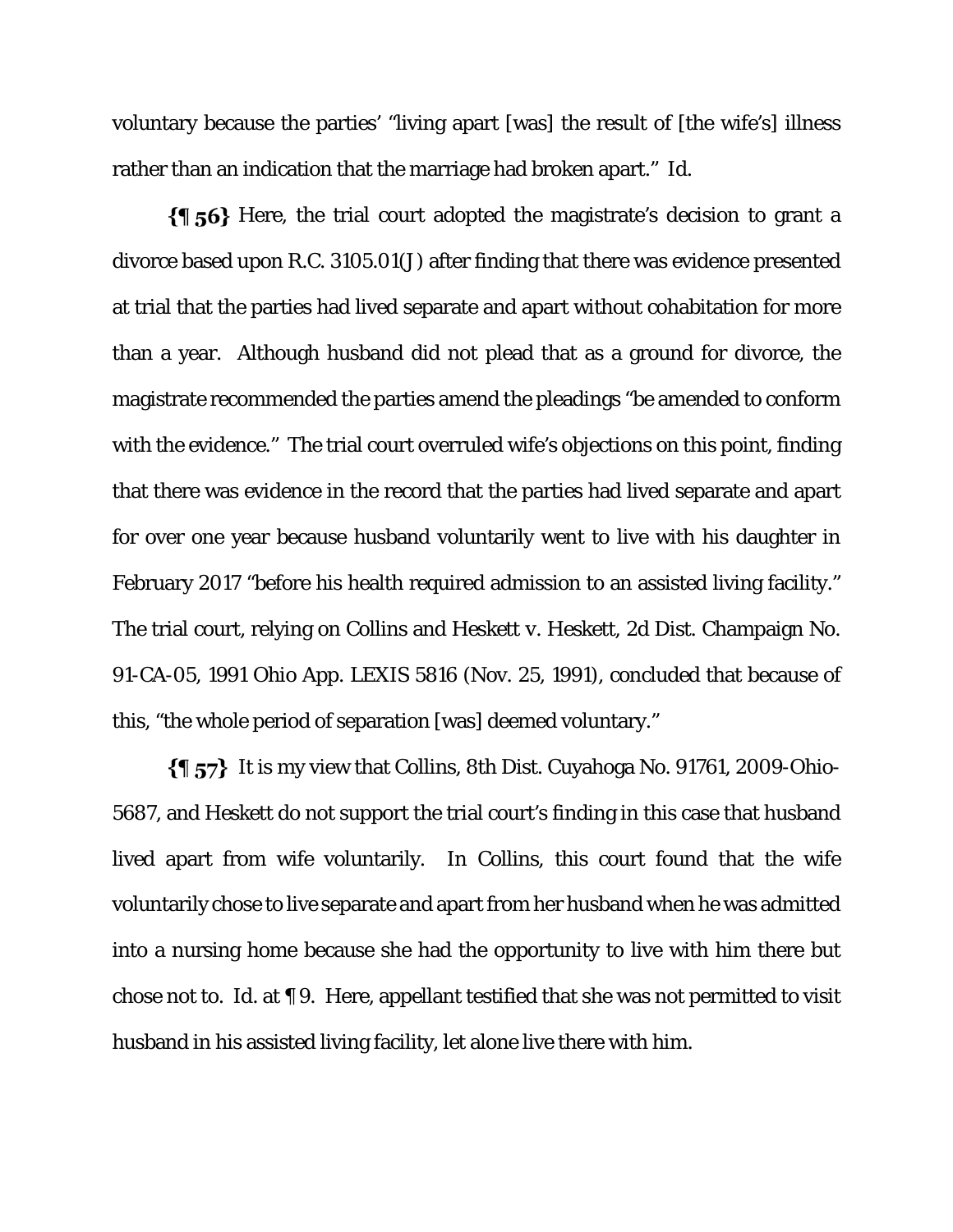In *Heskett*, the husband filed a counterclaim for divorce and moved out of the marital home before he suffered a stroke. After the stroke, he was admitted into a nursing home and declared incompetent. *Heskett* at ¶ 2. The Second District found that the husband lived apart from the wife voluntarily because "[t]here was substantial evidence that the parties' marriage had broken down." *Id.*  at ¶ 6. Here, the record does not contain substantial evidence that the parties' marriage had broken down before Hood placed husband into an assisted living facility.

 $\{\{\}\$  59} It is undisputed that when husband first left the marital home to go to the hospital in December 2016, both wife and Hood took him to the hospital together. However, wife and Hood gave conflicting testimony regarding whether husband left the marital home voluntarily after he was discharged from the hospital in February 2017. Hood testified that when husband was discharged from the hospital, he wanted Hood to pick him up from the marital residence, and he wanted to live with Hood. Wife, however, testified that one hour after she brought husband to the marital residence when he was released from the hospital, Hood arrived and "kidnapped" him. Wife said that husband told her that he was going to go talk to Hood and he would "be right back," but Hood "speed[ed]" away with him and did not bring him back.

 $\{\P 60\}$  Wife and Hood also gave conflicting testimony as to whether husband continued to voluntarily live apart from wife after February 2017. Hood testified that in June 2017, when husband returned to the marital residence, he "got lost,"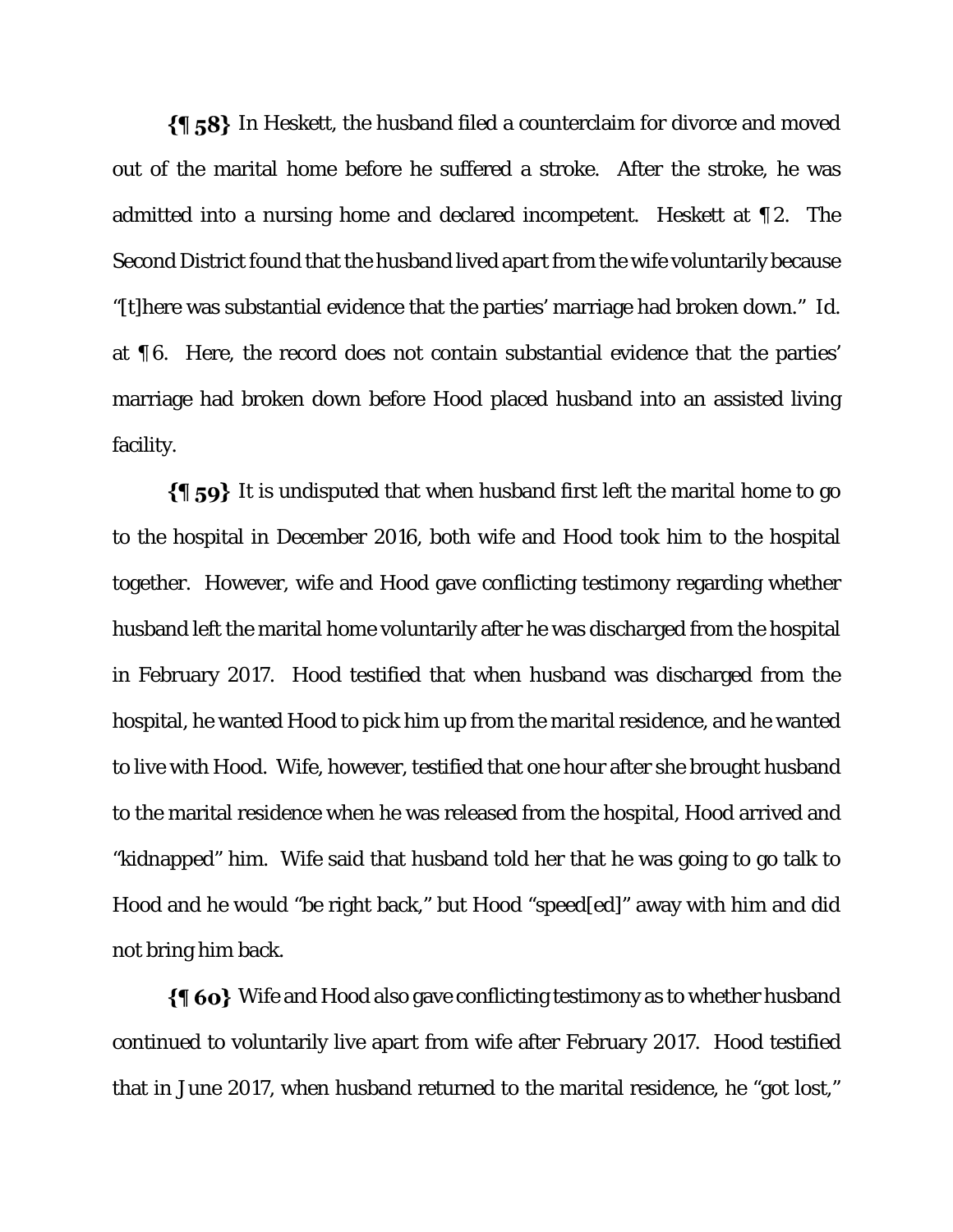and "somebody drove him to" the marital residence. But wife testified that in June 2017, husband "ran away" from Hood's house and walked to the marital residence. Wife testified that husband told her that Hood was "drugging him," that he did not want to live with Hood anymore, and that "she made him stay there." Wife further testified that husband told her that Hood's son is a bodyguard and prevented him from leaving Hood's house. Wife said that husband tried to escape twice before, but Hood and her son "got him and brought him back."

 $\{ \{ 61 \}$  It is my view that the trial court erred when it deferred to the magistrate's credibility determination that Hood was more credible and found that this evidence established that husband had lived apart from wife voluntarily for more than one year. The trial court relied on *Calanni v. Stowers*, 8th Dist. Cuyahoga No. 106618, 2018-Ohio-4025, in support of its authority to defer to the magistrate's credibility determinations when deciding whether to overrule a party's objections to a magistrate's decision. *Calanni* held no such thing.

Indeed, in *Calanni*, the trial court noted that although "[m]uch of the case turned on the credibility of the witnesses," it went on to conduct an independent review and make credibility assessments based upon the evidence presented at trial. *Id.* at **[11.43]** 30. The trial court concluded that one of the plaintiff's testimony was "vague and evasive" and "contrary to his own witness." *Id*. at ¶ 32. The court also noted "discrepancies between [the plaintiffs'] exhibits." *Id*. After reviewing the plaintiffs' testimony and evidence, the court made its own determination that there was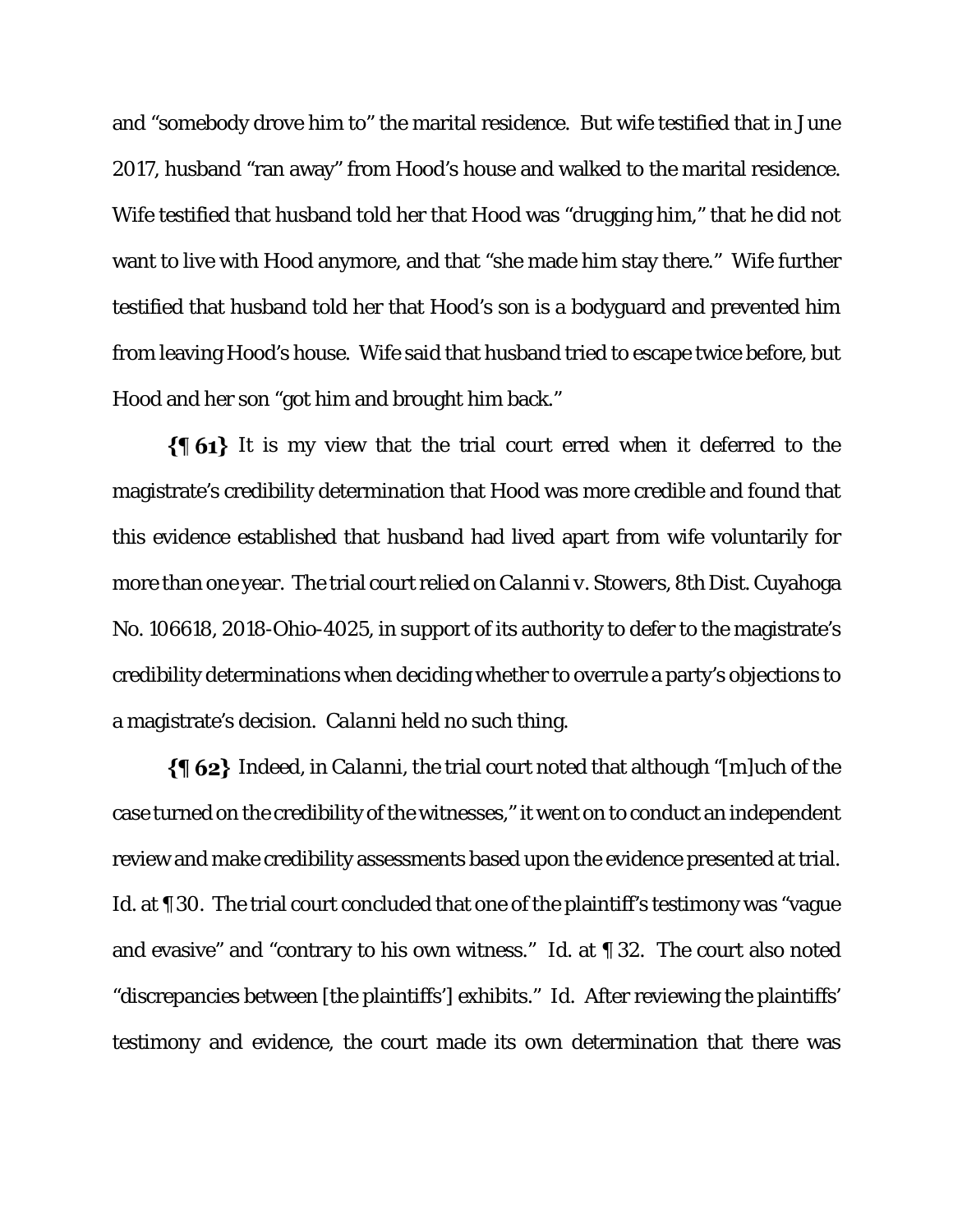"serious issues concerning credibility of [their] evidence." *Id*. at ¶ 35. Thus, it is my view that the trial court here improperly relied on *Calanni*.

While appellate courts may sometimes defer to the trier of fact when testimony is in dispute, a trial court is not afforded the same luxury when independently reviewing a magistrate's decision. *See Knauer v. Kneener*, 143 Ohio App.3d 789, 793-794, 758 N.E.2d 1234 (2d Dist.2001) ("The trial court may not properly defer to the magistrate in the exercise of the trial court's de novo review."); *Haupt v. Haupt*, 11th Dist. Geauga No. 2015-G-0049, 2017-Ohio-2719, ¶ 26, citing *Phillips v. Phillips*, 2014-Ohio-5439, 25 N.E.3d 371, ¶ 26 (5th Dist.) ("When a trial court reviews a magistrate's decision, it "does not sit in the same manner as an appellate court; rather, it must conduct an independent review of the facts and conclusions made by the magistrate."). Therefore, when a trial court defers to a magistrate's credibility determinations, it abuses its discretion. *Lichtenstein v. Lichtenstein*, 8th Dist. Cuyahoga No. 108854, 2020-Ohio-5080, ¶ 15-17.

 $\{\{\,\,\}\$ 64} Accordingly, I would find that the trial court abused its discretion when it overruled wife's objections because there was no competent, credible evidence in the record to support the fact that the parties *voluntarily* lived separate and apart without cohabitation for one year.

 $\{\{\,\,\}\,65\}$  Because the magistrate and trial court failed to determine whether husband was competent to testify regarding his intent to divorce wife and there was no competent credible evidence in the record to support the trial court's finding that